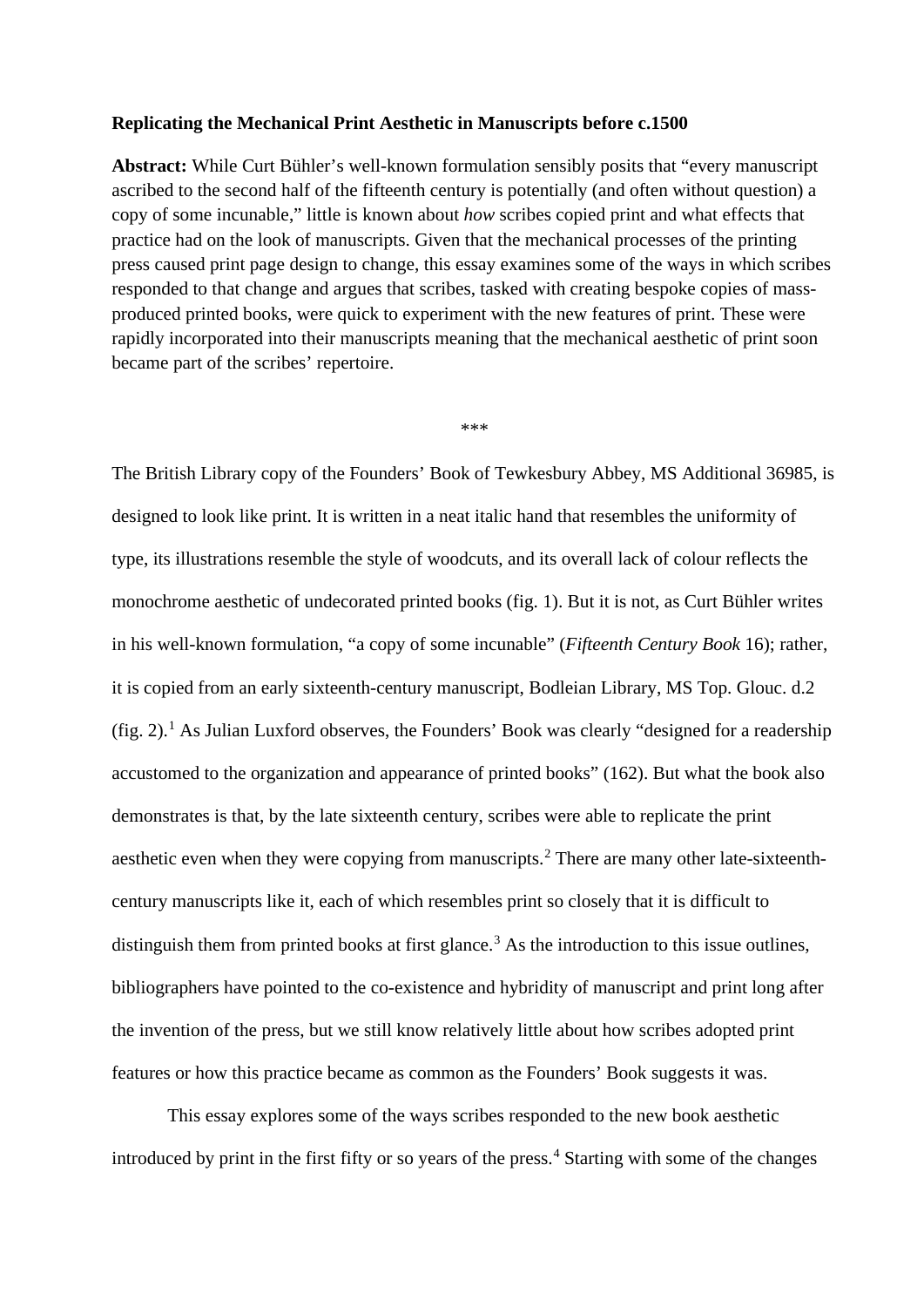that printing brought to the appearance of books, it examines how they were gradually adopted into manuscript practice, how they influenced the tastes of book collectors who commissioned bespoke manuscripts, as well as how scribes playfully experimented with print features in their productions. [5](#page-1-4) The examples under study are of English and continental manuscripts copied from printed books – some well-known, others less so – and the aim is to offer a more detailed picture of how a variety of scribes interacted with print. Scribes, especially those tasked with copying printed books for paying patrons, reproduced not only the text but also the visual aspects of print that were a by-product of its mechanical production. Their experiments meant that they introduced a mechanical aesthetic into manuscripts that brought together the appearance of massproduced print and the bespoke qualities of the manuscript.

## <span id="page-1-0"></span>**Print Innovations**

<span id="page-1-9"></span><span id="page-1-8"></span><span id="page-1-7"></span><span id="page-1-6"></span><span id="page-1-5"></span><span id="page-1-4"></span><span id="page-1-3"></span><span id="page-1-2"></span><span id="page-1-1"></span>Early printed books of course looked like manuscripts simply because printers modelled their books on the only design available to them.<sup>[6](#page-1-5)</sup> To profit from their investment in presses, printers needed to produce the type of books they knew readers would expect and therefore purchase.<sup>[7](#page-1-6)</sup> Typefaces were cut to look like scribal hands – first formal book hands, then less-formal nearcursive hands (Gaskell, 17-26) – and later imitations of cursive hands also attempted to bring irregularity to the letter forms in order to imitate the natural discrepancies of writing (Gaskell, 26). Printers copied the presentation style that they found in manuscripts, leaving gaps for large initials, for instance, to be completed at a later stage of production in the way that scribes would have done. Printers soon realised, however, that the mechanical process of printing meant that they would need to include in their books features of page design that were not necessary in manuscripts. Books were not printed consecutively but out of sequence on unbound flat sheets that contained a number of pages on each side. These were folded and cut after printing to create gatherings, in contrast to the ready cut and folded quires used by scribes who copied the text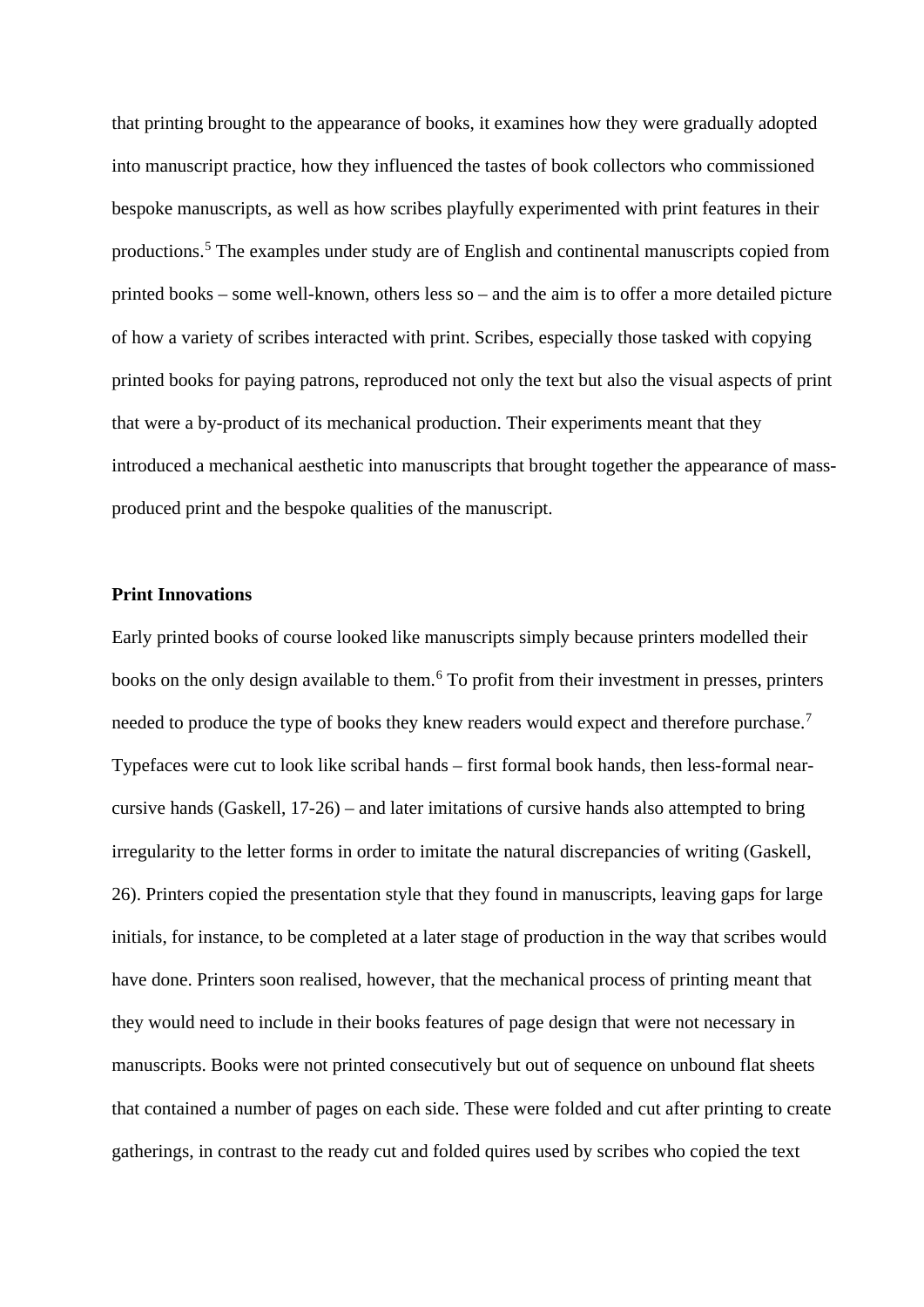<span id="page-2-0"></span>sequentially folio by folio (Gaskell, 5).<sup>[8](#page-1-7)</sup> To aid in the setting of multiple pages, compositors therefore needed to include catchwords and quire signatures more regularly than manuscripts did. Therefore, catchwords were added to every page, changing the common manuscript practice of only adding them only to the final folio of a quire (Gaskell, 51; Farquhar, 39-40). These developments, at first fitfully adopted, gradually became a regular part of print production.

<span id="page-2-5"></span><span id="page-2-4"></span><span id="page-2-3"></span><span id="page-2-2"></span><span id="page-2-1"></span>One large aesthetic change was the introduction of woodcuts in place of hand rendered illustrations. These were easy to incorporate into printed books because they could simply be printed at the same time as type (Gaskell, 154). Cutting into woodblocks inevitably changed the look of illustrations, most of which express detail in simple cross hatched shading which suited the process of carving (Gaskell, 155). While early printers experimented with printing in colour, producing images in colour in printed books was rare, meaning that most images in print were monochrome (Gaskell, 156).<sup>[9](#page-1-8)</sup> The expectation was that colour would be added by hand after printing should a purchaser wish to pay for it (McKitterick, 75; Parshall, xii) but woodcuts often remained single colour.

<span id="page-2-12"></span><span id="page-2-11"></span><span id="page-2-10"></span><span id="page-2-9"></span><span id="page-2-8"></span><span id="page-2-7"></span><span id="page-2-6"></span>Further aspects of page design were changed by the compositor's process. Moveable type reduced the labour required to provide extra-textual apparatus: running titles, for instance, were printed in full on each folio because they could simply be taken, ready set, from pages that had already been printed (Gaskell, 51, 109); likewise, folio numbers would often occur with the full word "folio" or the abbreviation "fol." before them, again because it was easy for the compositor to leave the type in place once it was set. The spatial alignment enabled by standard-sized type and spacers allowed compositors to produce neat blocks of text that were aligned on both the left- and right-hand sides.

<span id="page-2-16"></span><span id="page-2-15"></span><span id="page-2-14"></span><span id="page-2-13"></span>Each of these mechanical changes to the look of print can be seen in the late-sixteenth century Founders' Book. The scribe carefully included running titles in capitals throughout the book, with "Registrvm" on the verso and "Theokvsbvriæ" on the recto. He provided folio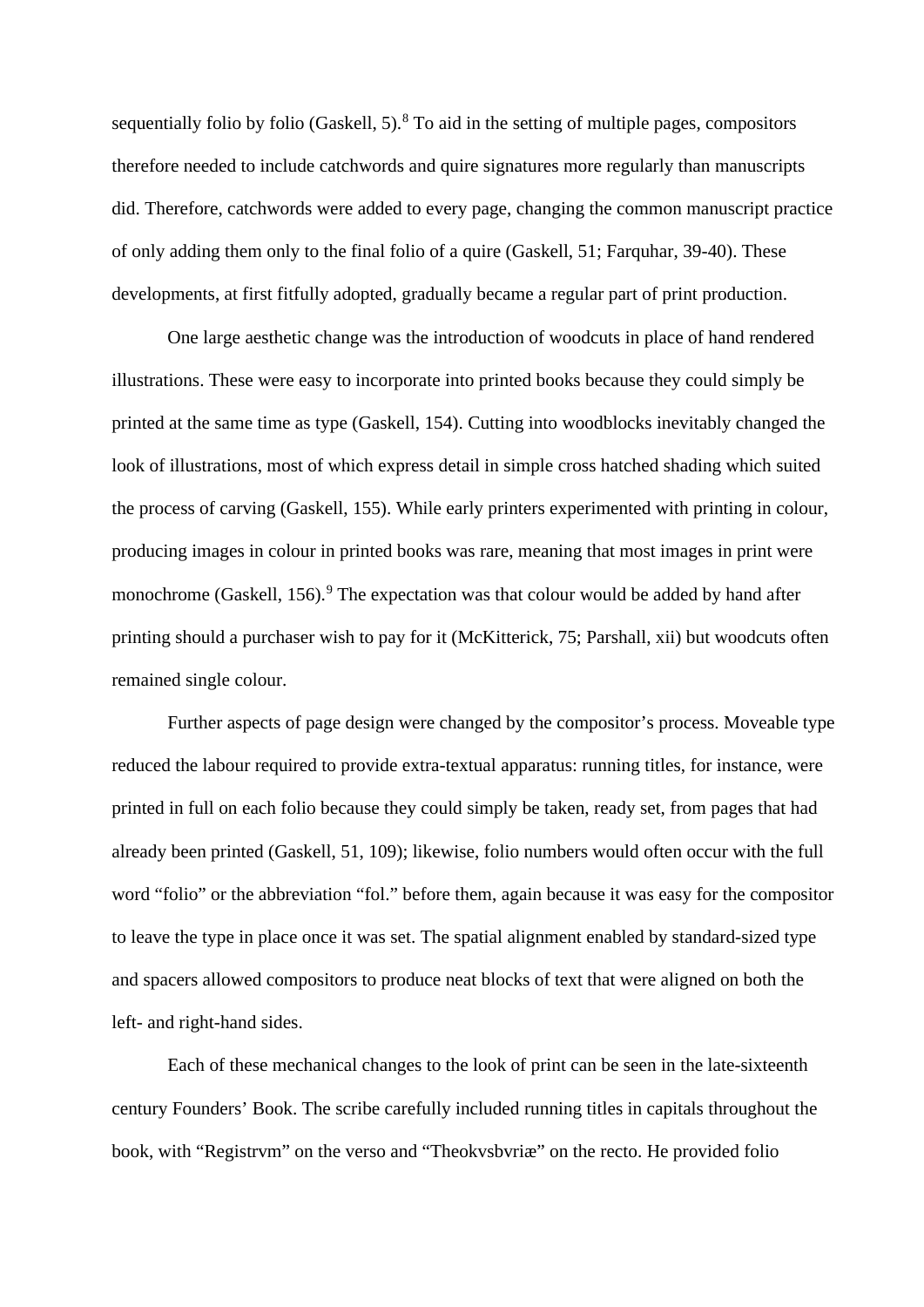<span id="page-3-6"></span><span id="page-3-5"></span><span id="page-3-4"></span><span id="page-3-3"></span><span id="page-3-2"></span><span id="page-3-1"></span><span id="page-3-0"></span>numbers on every recto and supplied catchwords on every folio, both recto and verso, which would have been both time consuming and unnecessary in his copy. The text is written in an extremely neat italic hand with highly consistent lettering and spacing.<sup>[10](#page-1-9)</sup> The scribe also attempted to imitate the printer's even spacing but often had to split words, use line-fillers, or squeeze words into a line in order to replicate the print's straight right-hand edge. Finally, he changed the style of the illustrations he found in his exemplar to resemble the patterns and styles of woodcuts, rendered in black ink, most likely the same that was used to write the text, and shaded rather than painted to mimic the cross-hatching that is characteristic of woodcuts.<sup>[11](#page-2-0)</sup> The decorated initials throughout the book were also made to look like woodcuts and Luxford finds identical initials used in Christophe Plantin's print shop in Antwerp in 1563 (176). These features are not found in the scribe's manuscript exemplar, suggesting that these elements of mass production had become firmly part of the scribe's repertoire by this time. But, while this example suggests a wholesale change in scribal practice a century after the invention of print, a more gradual or piecemeal adoption of print features can be traced in manuscripts produced earlier.

# <span id="page-3-11"></span><span id="page-3-10"></span><span id="page-3-9"></span><span id="page-3-8"></span><span id="page-3-7"></span>**Print Features in Manuscripts**

One of the best-known examples of a manuscript copied from a printed text is London, Lambeth Palace, MS 265, a large vellum copy of Caxton's edition of *Dictes or Sayings of the Philosophers* ([1477], STC 6826), made c.1477 for presentation to Edward IV.<sup>[12](#page-2-1)</sup> The scribe repeatedly draws attention to the fact that the text is taken from Caxton's print by copying out a lengthy epilogue, added by Caxton, that describes the printer's relationship with Earl Rivers (fols 102r-106r) and a colophon stating that the book was "enprinted by me Will*ia*m Caxton" (fol. 102r). But despite these repeated nods to the printed exemplar, the manuscript in fact strives not to reproduce the print's aesthetic. M. R. James describes the decorative initials in the book as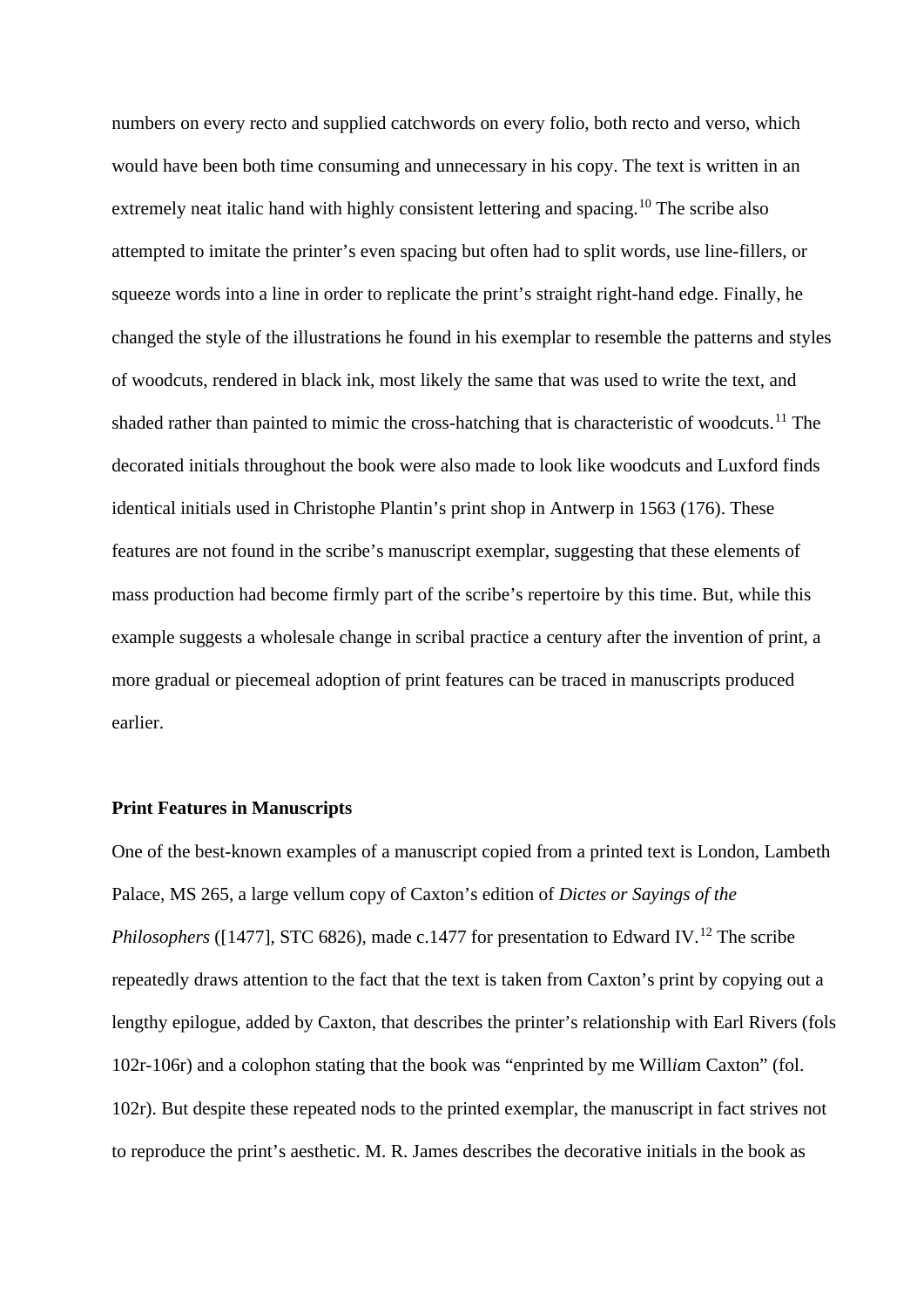"modelled not very skilfully on the contemporary Italian work: the letter in fine burnished gold, the ground divided into fields of blue, pink, and green, dotted with white and filled with white branch-work" (414) which stand in stark contrast to the small gaps left for initials in the print edition. There is also an elaborate frontispiece that depicts the presentation of the manuscript by the author-translator, Earl Rivers, to the King, Queen, and their son for whom the book was intended (see fig. 2 in the introduction to this special issue). These additions are part of the bespoke, luxurious quality of the manuscript that caused Lotte Hellinga to argue that the manuscript "shows up Caxton's printed book as a second-rate product" (77). The book may have been produced in tandem with the print (Hellinga, 77-80, 84-86) but the way in which the manuscript deliberately avoids replicating the features of print indicates the uncertainty of one scribe (or his commissioner) about the aesthetic worth of print.<sup>[13](#page-2-2)</sup>

Standing in contrast to Lambeth Palace MS 265 is New York, Pierpont Morgan Library, MS M 801, a large manuscript copied c.[14](#page-2-3)98 in Naples.<sup>14</sup> The book brings together local-history chronicle material from a variety of print sources to which the scribe added his own work. It was likely produced for, as Bühler speculates, "presentation to a person of such eminence that a printed text was considered improper and unworthy for this purpose" ("The Facsciculus Temporum" 180). But while print may have been "unworthy" and the manuscript a more appropriate form for presentation, the style of the manuscript suggests that print was not rejected entirely. First, the scribe retained as much of the page design as he could from his printed exemplars. In combining multiple printed books, he juggled with different layouts. The first text in the manuscript, Ratdolt's edition of *Fasciculus Temporum*, was particularly tricky to copy as it features multiple text columns of different sizes interspersed with printed roundels. In appreciating that this would have been difficult for the compositor to set, the scribe has replicated as closely as he could the exact positioning of the text columns and roundels of his exemplar. The second text in the manuscript, Tuppo's *Cronaca di Partenope*, has a simpler page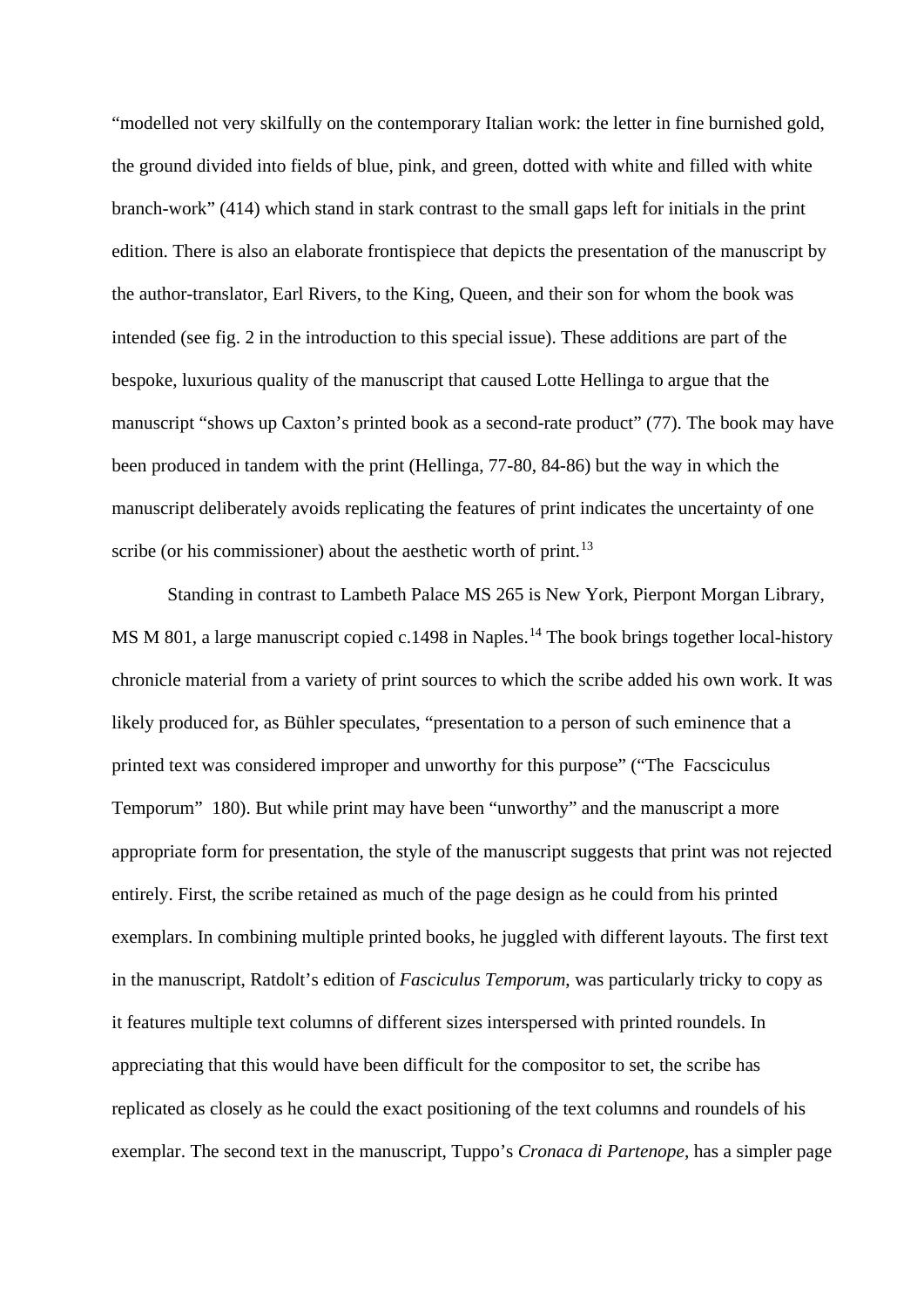design and the scribe switches to the single column of the *Cronaca* when copying it. He was not an accurate copyist and struggled to expand words and understand the printer's abbreviations, as Bühler points out (n.24).<sup>[15](#page-2-4)</sup> But his close attention to the careful and accurate replication of the aesthetic of his print exemplar indicates where his priorities lay.

Second, the scribe copied the many detailed illustrations depicting the local landscape, its architecture, historical events, and contemporary figures found in his printed exemplar.[16](#page-2-5) The woodcut copied into the manuscript on fol. 6v, for instance, depicts the city of Rome, including its walls and buildings (fig. 3). The scribe has copied the same perspective on the city as presented in the woodcut, with its entrance at the centre of the image, and has provided the same level of detail such as the brick of the walls and the tiles on the roofs (fig. 4).<sup>[17](#page-2-6)</sup> He was clearly interested in the landscape and architecture of the towns, which have been rendered so accurately that the curatorial description of a double page drawing on fols 116v-117r suggests that it "might well have been done by an engineer" (2). But the scribe was equally interested in the style of the woodcut he was copying. In the next image (fol. 7r), he copied the shape of the hills and buildings from the woodcut but also preserved the precise positions of the waves of the sea and the floating boats thereupon. Not only did he render the topography and architecture accurately, but he reproduced the overall look of the woodcut itself. <sup>[18](#page-2-7)</sup> When he provided decorative embellishments to the images in his exemplar, such as "supporting figures or 'putti'" ("The Facsciculus Temporum" 180), he did so in a way that emulates the style of the woodcuts, rendered with simple cross-hatched shading. He provided with a pen what the printer would have provided with a carved woodblock. Therefore, while a manuscript might have been more appropriate for presentation than a printed book, the scribe's incorporation of the look of print into his copy demonstrates the value he placed on the new mechanical aesthetic. He extended that aesthetic across the book and within his own text too.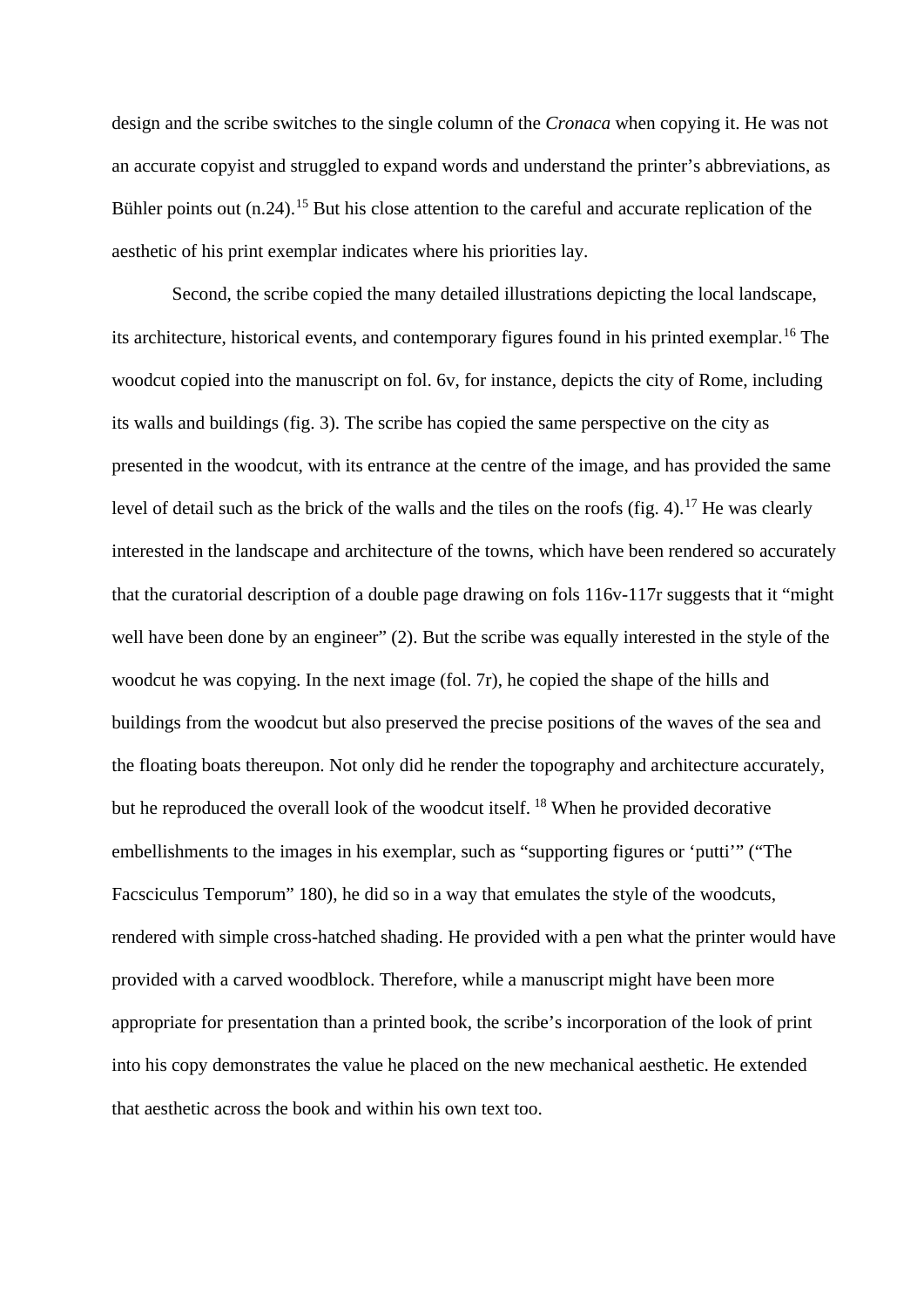While this book suggests that the overall look of printed books was prized by scribes, they were also more gradually adopting specific print features into manuscripts, suggesting an interest in the small mechanical changes brought about by print. The scribe of Bodleian Library, MS Hatton 51, a copy of Caxton's edition of the *Confessio Amantis* ([1483], STC 12142) produced c.1500, undertook the extra effort required to copy the repeated folio numbers, as well as the full word "folio", he found in his printed exemplar.<sup>[19](#page-2-8)</sup> Caxton himself was experimenting with folio numbers in his edition. He used Arabic numerals in the prologue and Roman numerals later in the volume and, in the first two gatherings, sometimes omitted folio numbers altogether. The scribe copied Caxton's use of first Arabic then Roman numerals and omitted them where they are omitted in the print exemplar. This was because the scribe understood Caxton's reason for including folio numbers in his volume: in addition to ensuring that the leaves were assembled in the correct order, they served to relate the contents of the folios to the table of contents provided at the start of the book. Tables of contents were rare in early print; and recognising the rarity of this feature, the scribe strove to replicate it and its related folio numbers exactly. But copying the table gave the scribe a number of problems, including the question of how to ensure that the folio numbered in the manuscript matched the contents of the same folios numbered in the print. This resulted in some unusual solutions, such as providing folio numbers on the versos as well as the rectos. Nonetheless, the scribe's efforts to preserve this aspect of his print exemplar suggests the extent to which he valued the new and innovative features of print.

Newer additions to the printed book such as title pages were also imported into manuscripts from printed exemplars. Continental printers were using title pages as early as 1480 to showcase the contents of their books to potential purchasers, a feature that became increasingly important as the number of mass-produced printed books available to buyers grew.<sup>[20](#page-2-9)</sup> The scribe of Beinecke Library,  $Zi + 2073$ , was aware of the increased presence of title pages and undertook to copy one in his printed exemplar. Beinecke Library, Zi +2073 is a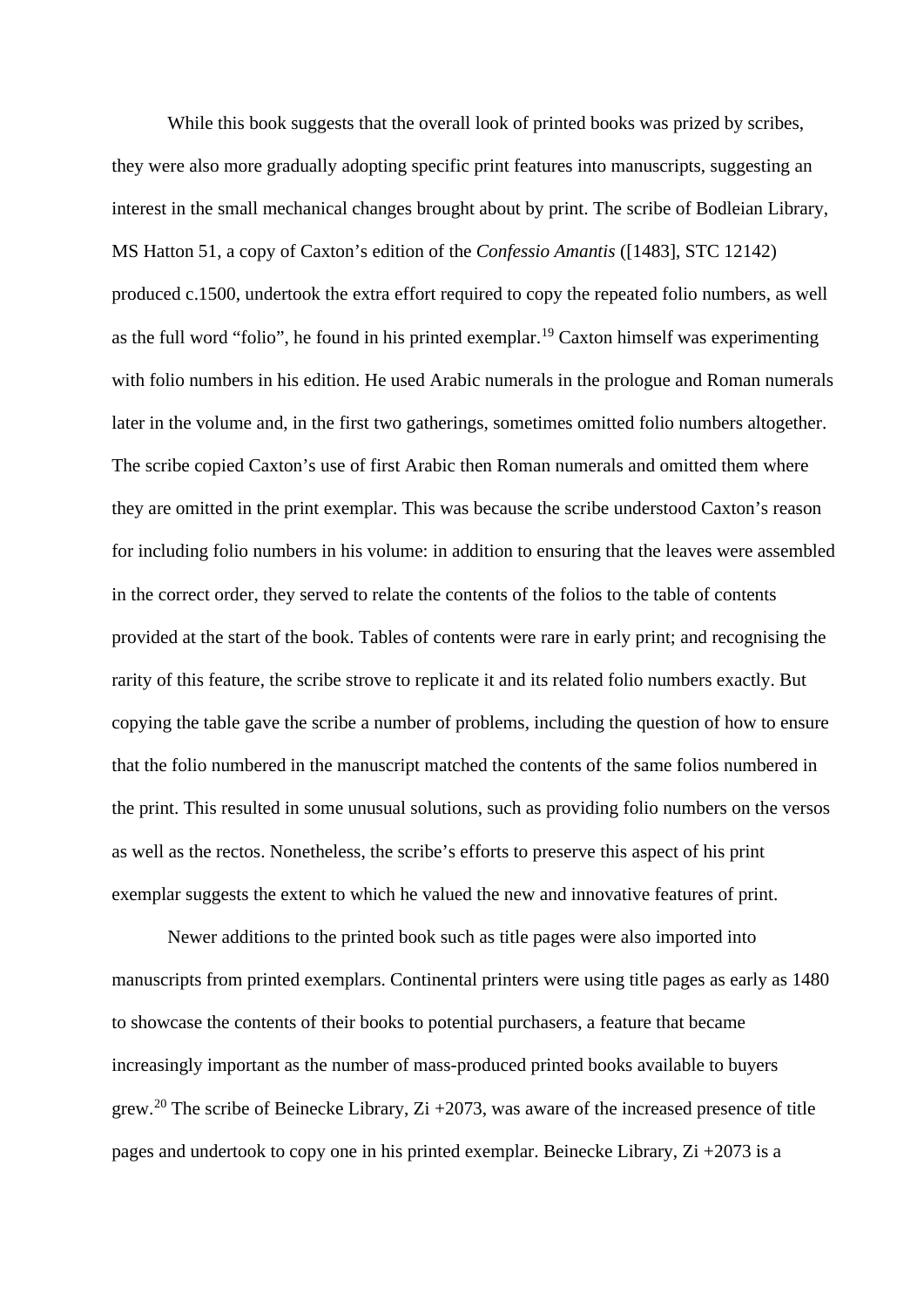compilation of four printed texts bound with a manuscript copy of *Pro Marcello* produced in Germany c.1500 from Conrad Kachelofen's printed edition ([not after 1492]; ISTC ic00552350).<sup>[21](#page-2-10)</sup> The text was likely added to the compilation by hand because, as Cora E. Lutz suggests, "the compiler was unable to obtain a printed text" (263). These sorts of cheap additions to print by hand, possibly by the book's owner, were common practice. The title page of the manuscript was copied directly from the print exemplar, written in blackletter imitating type on an otherwise blank page. It replicates the aesthetic not only of the title page of the exemplar but also of those other printed texts with which it is bound, bringing the volume together into a single print-like aesthetic. The scribe's sharp eye for printed detail is also noticeable in the way in which he attempted to integrate the varying styles of print bound in the volume with the style of the print exemplar he copied by hand. While the title pages replicate those found in his exemplar, the text in the manuscript replicates the look of the printed book that immediately precedes the manuscript in the volume. Copying the line length and spacing of this companion printed book, the scribe added a double imitation of print, matching his manuscript copy to both the style of its printed exemplar and the style of the printed texts it appends.

These examples together demonstrate the fragmentary adoption of print in the incunabula period and indicate the close attention these scribes paid to the aesthetic changes brought about by the printing press. Such manuscripts resist easy classification. Printing was, as Sandra Hindman describes it, a "hybrid trade" involving collaborations among a number of artisans such as "engravers, woodcutters, illuminators, printers, and scribes" (125). The terms "hybrid" or "hybridity" have typically been used to describe the crossover between manuscript and print in which manuscript and print are combined in a single binding, hand-produced elements are incorporated into already printed books, or where printed elements are incorporated into already finished manuscripts (e.g. Boffey, 76-80, Walsham and Crick, 12). The elaborate woodcuts created for books printed by Colard Mansion and William Caxton, for instance, were usually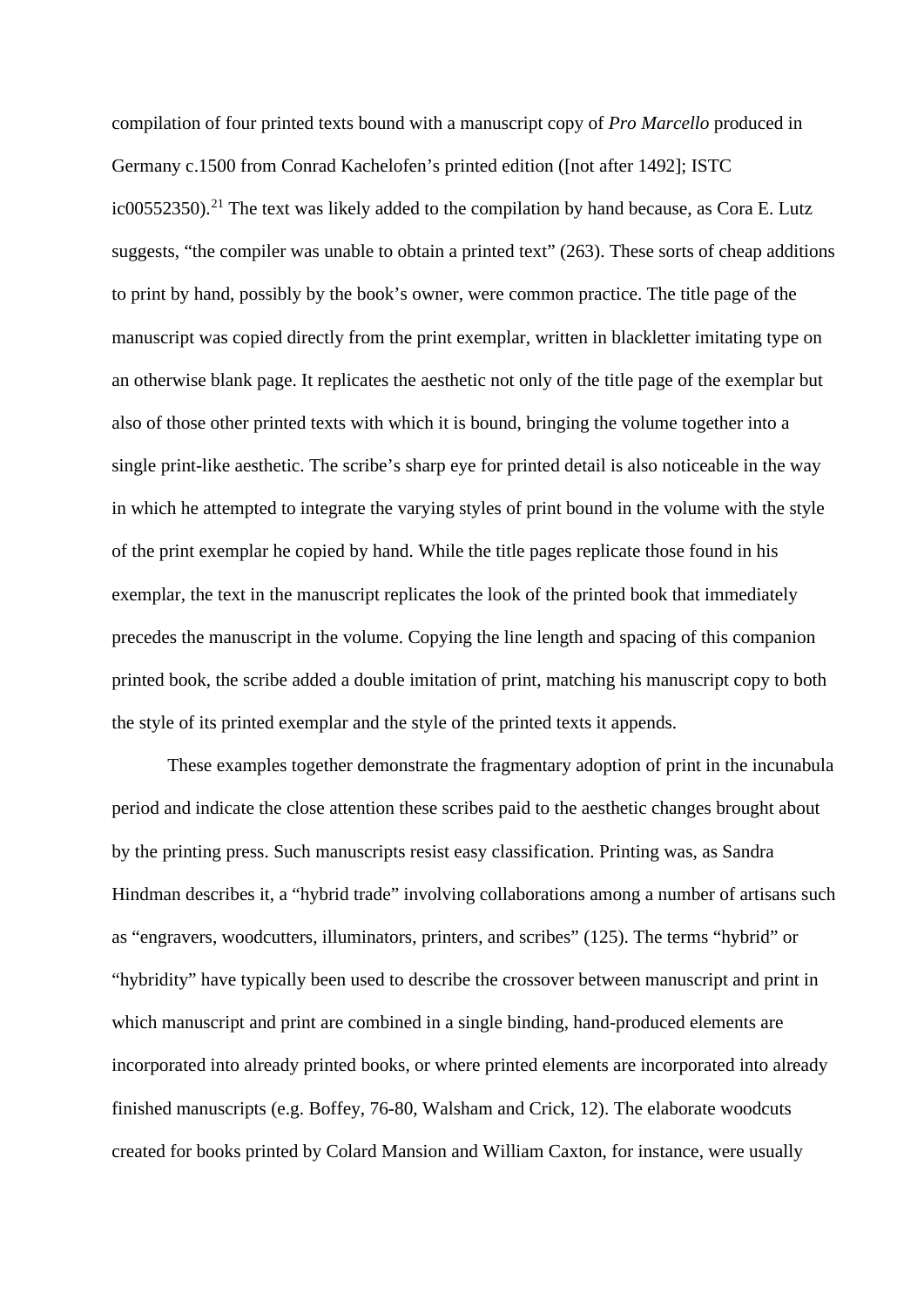finished by hand, $^{22}$  $^{22}$  $^{22}$  while plain manuscripts were cheaply and easily decorated by pasting or pinning woodcuts into them (McKitterick,  $61$ ).<sup>[23](#page-2-12)</sup> Both McKitterick and Hindman use the additional term "cross-fertilisation" to describe the execution of hand drawn miniatures and hand painting of woodcuts in printed books, and the pasting of woodcuts into manuscripts (McKitterick, 59; Hindman, 101). The term suggests that the pasting of machine produced elements into hand produced books and vice versa breeds something that is neither entirely printed nor entirely manuscript.<sup>24</sup> Manuscripts that copy the patterns and styles of printed books extend this notion of cross-fertilization. They explore the value of making bespoke an aesthetic that is designed to be mass produced.

## **Collectors' Tastes**

Collectors of deluxe books had a hand in directing how manuscripts looked. A. S. G. Edwards and Carole Meale have shown that the introduction of print meant that the "possibility of … [such] individuation was sharply curtailed" because print "emphasizes multiplicity, not particularity, and it is thus the exclusive nature of the relationship between producer and client or patron—which is lost with the advent of printing" (96). What was available, however, was the individually decorated printed book. Printers themselves attempted to make bespoke copies of the printed books they produced which involved the hiring of scribes to execute decoration tailored to specific patrons. The French publisher Antoine Vérard, for instance, produced deluxe vellum copies of his printed books in which he had artists insert decorative borders with the arms of his patrons, erase his own printed device and add hand-painted versions, paint over woodcuts, erase chapter headings to be rewritten by hand, and add additional miniatures (Winn, 9). Likewise, the publishers Johannes Heynlin and Guillaume Fichet made alterations to the printed books they presented to wealthy book collectors by adding illustrations and decorations that had been tailored to their patrons (Hindman, 132-133). But, despite such embellishments to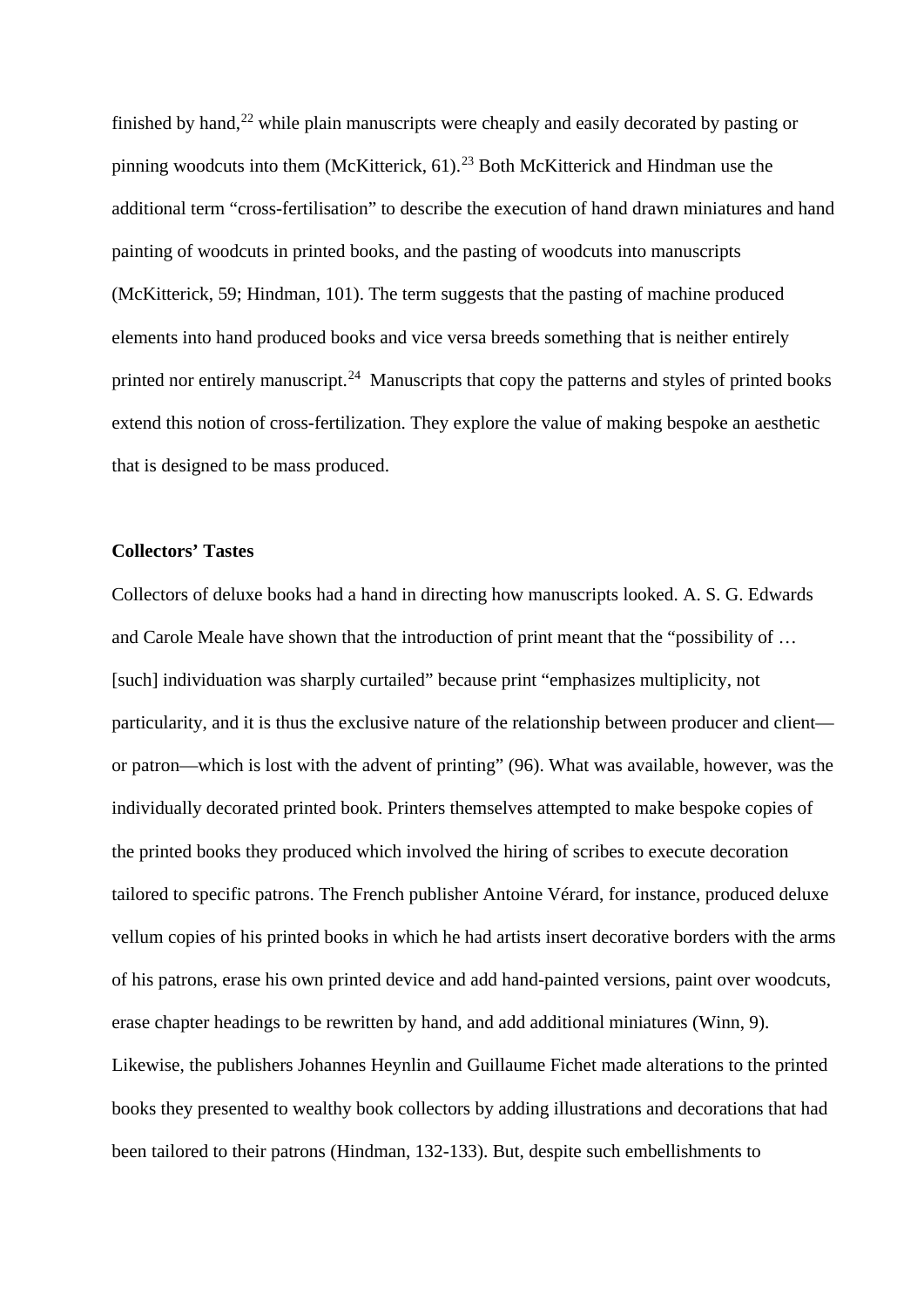individual copies, print was, nonetheless, mass produced. Collectors who wished for truly bespoke books and could afford to commission them instead had to look to scribes to satisfy their appetites and they often retained scribes for the purpose (Bühler *Fifteenth-Century Book* 28). The late fifteenth-century Florentine bookseller, Vespasiano da Bisticci, remarked that the Duke of Urbino would have been "ashamed" to have printed books appear alongside the manuscripts in his grand library (De la Mare, I, 87), reinforcing the notion that fifteenth-century book collectors valued the aesthetics of manuscripts over print. But Vespasiano's statement has long been rejected as representing the views of other book collectors (e.g. by Eisenstein 48-49; Bühler *Fifteenth-Century Book* 62). As a counterargument, bibliographers have offered examples of Florentine book collectors who sent to Rome for printed books (Eisenstein, 49), King Matthias Corvinus of Hungary's collection of both incunabula and manuscripts transcribed from them,<sup>[25](#page-2-14)</sup> and the Duke of Urbino's library which itself had printed books put into the same luxurious bindings as manuscripts and was involved in establishing a press (Eisenstein 48).

Collectors also commissioned deluxe manuscripts that preserved the print aesthetic and such books challenge our notions of what was prized. Their books suggest that they saw print's features as desirable and sought a deliberately blended print-manuscript book form. One such collector was Abbot Raphael de Marcatellis, the natural son of the Duke of Burgundy (d. 1508). Marcatellis certainly had a taste for expensive books and a purse to match. He had a number of manuscripts copied from printed books for his library and, as Albert Derolez has remarked, of the 58 manuscripts now known to have belonged to him, only ten were "totally independent of print sources" ("Copying of Printed Books" 146). Marcatellis's books were luxuriously made, often in large white vellum with specific patterns for borderwork, initials, and illustration that make them "distinguishable from the manuscripts made for other Flemish bibliophiles of the second half of the fifteenth century"(Derolez 1986, 146).<sup>[26](#page-2-15)</sup> His exacting standards suggest he had a taste for a very particular aesthetic. The luxurious quality of his manuscripts has led scholars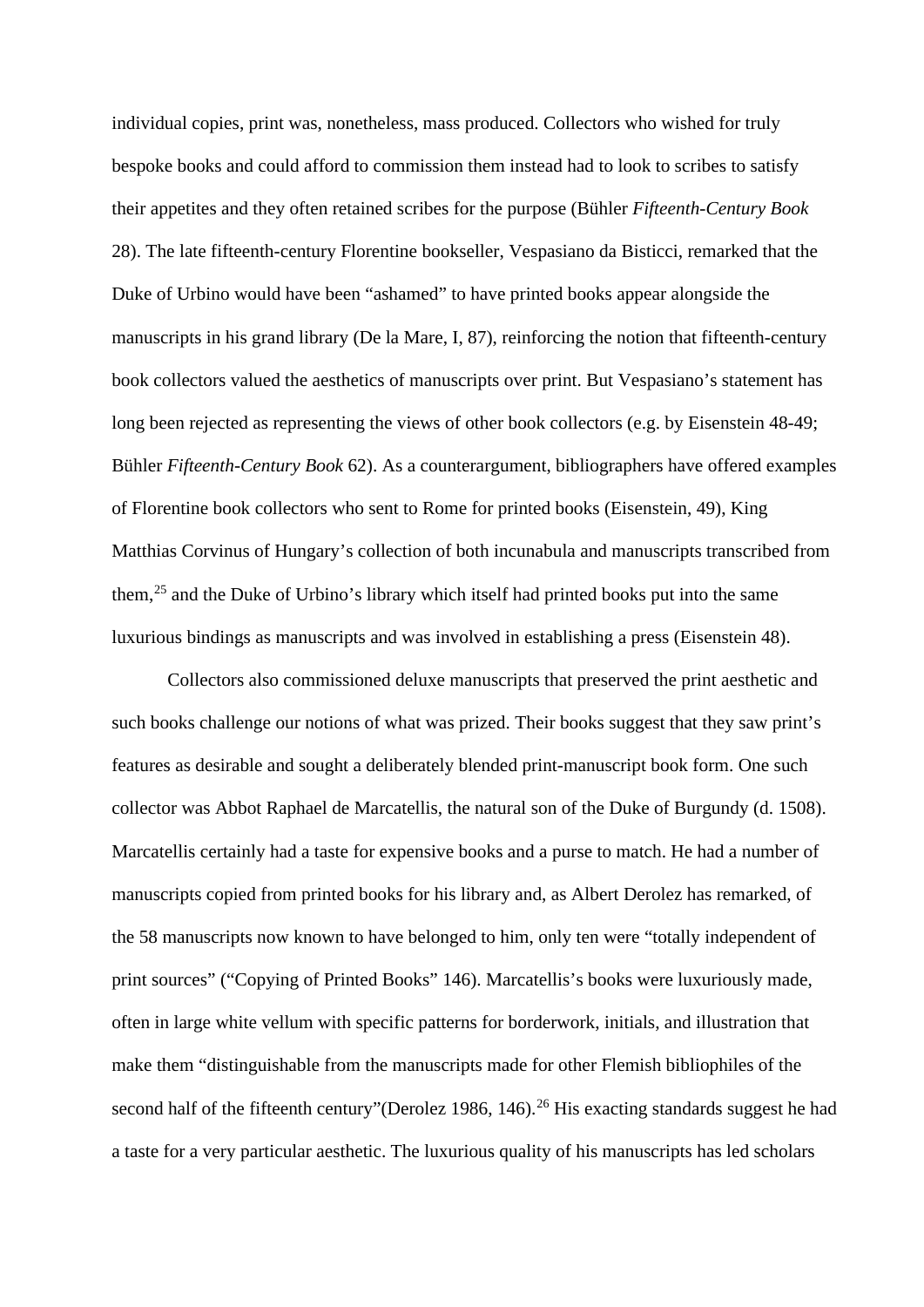(e.g., Walsham and Crick 12) to posit that they masked their sources in print, but in fact they often deliberately nod to the printed books from which they were copied. Beinecke Library, MS Mellon 25, a manuscript containing a compilation of astrological material copied c.1505, retains a direct reference to its printed exemplar.[27](#page-2-16) The scribe included the printer's greetings to his patron, "Erhardus Ratdolt Augustensis Impressor Alberto Rheni palatino superiorisque ac inferioris Bauarie duci potentissimo Illustrissimoque felicitatem", as well as a longer prologue that praises the values of print (fol. 147v), indicating his source directly. Similarly, the scribe of another of Marcatellis's books, Ghent, University Library, MS 112, a compilation of several printed texts, preserved the colophons in his exemplars.<sup>[28](#page-3-0)</sup> One states "impressum est hoc opus Venetiis duce virtute et comite fortuna" (fol. 85r) and another indicates that the next text was "impressarum parisii per Petrum Leuet" (fol. 135r). The scribe also included a long poem on the art of printing (fols. 87r). Derolez suggests that the scribe of this section of Ghent, University Library, MS 112 was "absent-minded" in reproducing these print features (*The Library* 160; "Copying of Printed Books" 149).[29](#page-3-1) However, scribes were accustomed to writing their own colophons or editing existing ones in their exemplar to remove references to previous scribes or printers.[30](#page-3-2) If, then, this precise replication of the printer's colophon, preface, and poem in praise of print is unlikely to be a slip, the deliberate reference to the printed exemplar demonstrates Marcatellis's taste for making the printed book bespoke while retaining elements of print.

Other Marcatellis manuscripts preserve changes in print that were caused by the technical processes of printing, such as regular folio numbers and running titles. The scribe of Ghent, University Library, MS 7, an illustrated encyclopaedia copied in 1505 from Gregorius Reisch's *Margarita philosophica* printed by Johann Schott in 1503 (USTC 675099) copies the printer's running titles.[31](#page-3-3) Whereas it was fairly common for fifteenth-century manuscripts to abbreviate running titles, often splitting them across a two-page spread, the ease of reusing ready-set running heads in print meant that they were usually repeated in full at the top of each folio. The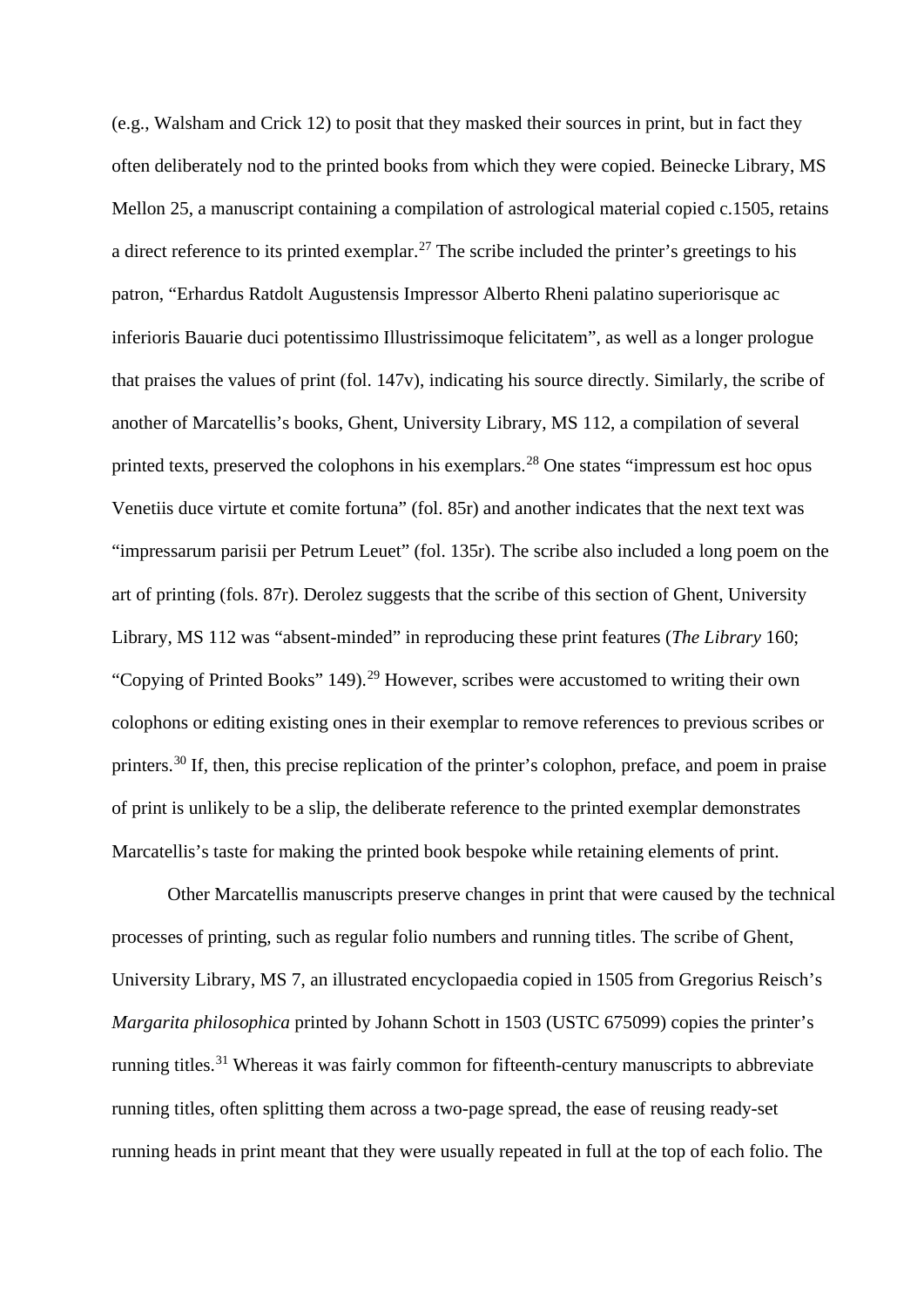print exemplar has, for instance, "Libri Primi Tractatus Primus" on the versos and "De Noticia Partium Orationis" on the rectos, describing the contents of each opening and the scribe copied these exactly on each recto and verso of his manuscript. In fact, he seems to have started with the intention of outdoing the print's running titles by writing out both halves of the running title, "Libri Primi Tractus Primus De Noticia Partium Orationis" on both the recto and versos of the first opening (fols 3v-4r), but he soon realised that this was too labour intensive and reverted to imitating the print exactly. Doing so meant that the aesthetics of the printed page were replicated in the manuscript; but the scribe quickly identified that this aspect of the print exemplar also had a value beyond the aesthetic. The lengthy encyclopaedia would have been difficult to navigate without such running titles and the long index at the end of the volume would not have functioned properly without them. Copying these features as closely as he could meant that he retained the easy navigability of the printed text, making it a feature of his copy too.

Likewise, he recognised the efforts of the printer in including the glosses and images that are in the margins of the text. Printing in the margins was difficult (McKitterick, 38) and the printer of the encyclopaedia did so to ensure that the glosses and images enact their function in elucidating the text. In copying these into his manuscript, the scribe incorporates the features of print while exploring their value. For instance, where in the exemplar the printer has carefully provided the illustrative shapes that accompany the section on "Geometriae Practicae" in the margins (sig. k1r-sig. l8r), the scribe has copied those illustrations near-identically and replicated their marginal positioning (fols 121v-137r).

Such exploration of value can be better seen in the instances in which the scribes diverged from their print exemplars. For the most part, the scribe of Ghent, University Library, MS 7 copied his exemplar closely. There is striking resemblance, for instance, between the frontispiece in the manuscript and the woodcut from which it was copied (fol. 1v). Although it has been slightly repositioned to follow a table of contents and reduced in size to a half-page, the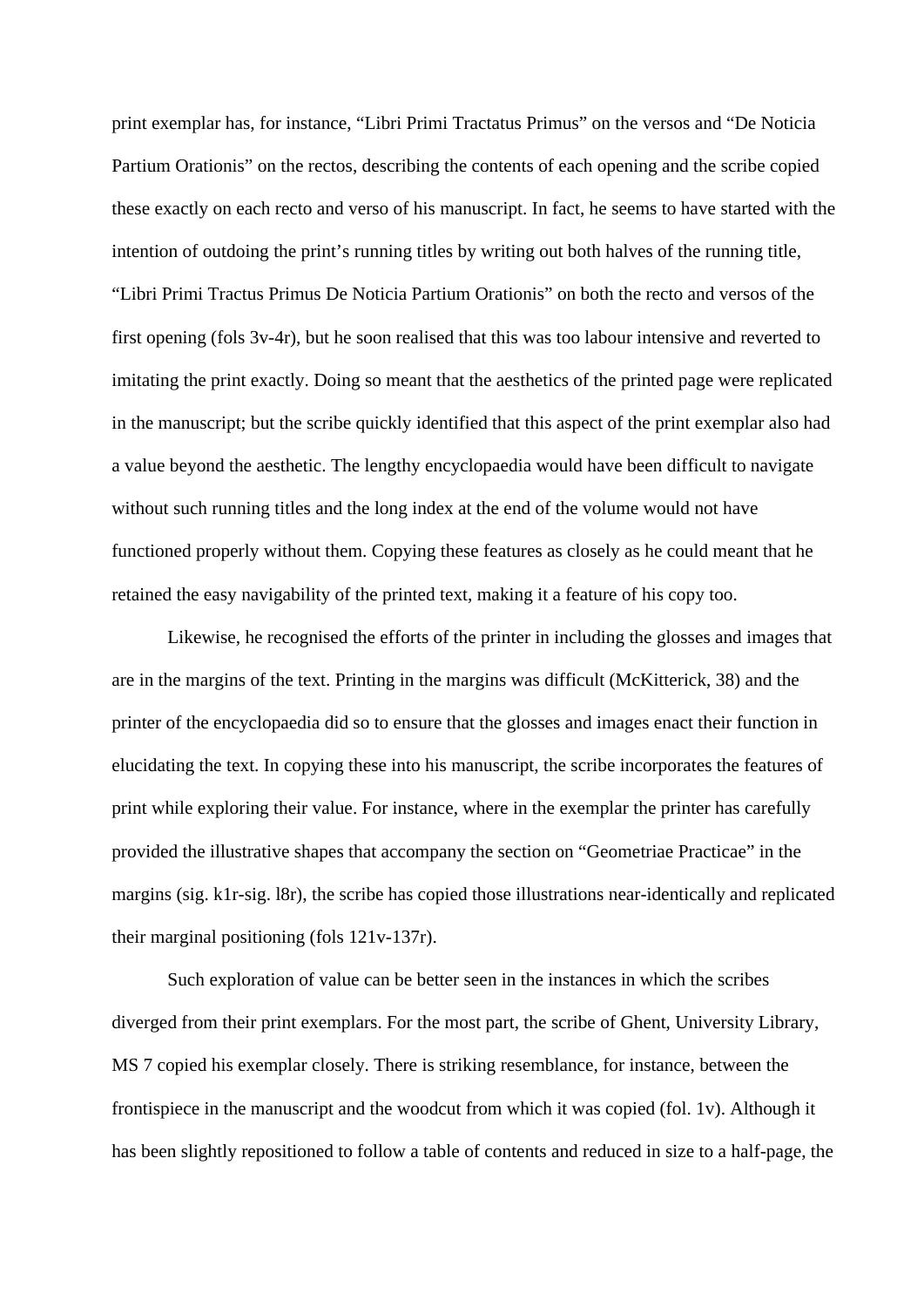figures – of Philosophy with three heads, the seven figures representing the seven arts encircled in text that names each of them, and the four church fathers positioned above the circle and Aristotle and Seneca positioned below – are rendered exactly as they are in the woodcut. The manuscript illustrator clearly had the print in front of him when executing the image and, though he altered a few details of dress or expression, the image is almost identical.

But while many of the illustrations in the manuscript are copied closely from the printed book, the scribe or illustrator sometimes strays from the print exemplar. This suggests that, while he adopted some features of print, he also questioned their function. Derolez lists a few images which have small deviations from the exemplar, such as "the map of the Sky which has been distributed over two pictures (fols 218r and 139r)" (*The Library* 208). Some of these are obvious additions in creating a bespoke book, such as on fol. 197v, where the half-page that is left blank following the end of a chapter is taken up with a monogram rendered on a bright blue ground with a swan and Marcatellis's device, which replace the woodcut in the print (sig. A7v). There is also a series of monograms from fol. 300v that of course are not in the print exemplar. But equally, there are other changes to the print exemplar that are not directly required in tailoring the book to its commissioner. Most strikingly, a woodcut of Eve being created from Adam's rib that prefaces Book Nine, which is repeated twice in the edition (sig. x6v and sig. D1v), is replaced with an entirely new image of Adam and Eve's temptation and expulsion from Eden (fol. 216r). It would have been relatively easy for a printer to repeat the woodcut but much more difficult for the scribe or illustrator to copy it twice. But changing the image altogether to one perhaps more fitting to preface a section on "origine rerum naturalium" (which starts just below it, fol. 216r) instead shows the scribe's careful attention to the text he was copying, not only adding Marcatellis's monogram to the manuscript to make it bespoke but also editing perceived errors in his printed exemplar. Most of the chapters in the exemplar have woodcuts that attempt to illustrate the subject matter to come, such as that of "Nicostrata", inventor of the alphabet,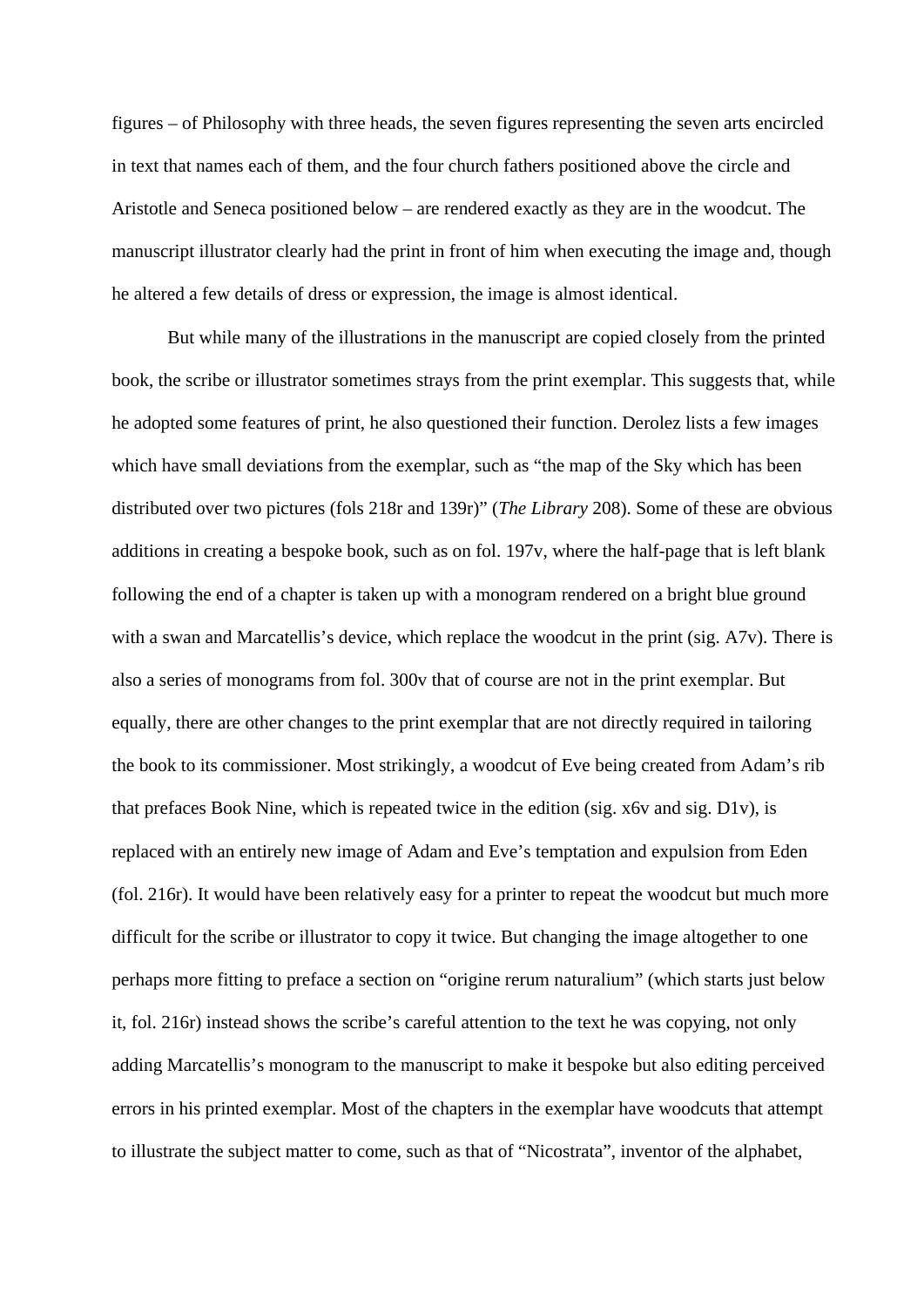printed ahead of the chapter on grammar; the scribe provided a similarly fitting image for the "origine rerum naturalium" chapter.

Such instances in which he alters his print exemplar suggest that he found it necessary to combine print features with styles more often found in manuscripts. Smaller changes made to the print, such as providing a background of blue sky to the image of the "salamandra" on fol. 219r where the creature in the print has none (sig. D4r), bring together the aesthetics of woodcuts, rendered in simple cross-hatched style, with more elaborate painted miniatures more commonly found in expensively-produced manuscripts. These sorts of changes are also made in MS Mellon 25, the compilation of astrological material previously described. The scribe copied the series of woodcuts "illustrating the horoscopes of individuals born at certain dates and places … [and] the temperamental qualities of each individual" directly from Ratdolt's print edition (Witten and Pachella, 170; see fols 191r-238v). He rendered these in close imitation of the woodcuts, emulating the simple line drawings and cross hatched shading that characterise carved woodblocks. But he also sought to refine these illustrations by rendering them in full colour (figs. 5 and 6). Printing in more than one colour was certainly more difficult than using multiple inks in manuscripts. Because of the expectation that printed woodcuts would be coloured by hand, the first experiments in printing in colour attempted to emulate the look of woodcuts that had been hand painted (Parshall, xii). In Ghent, University Library MS 7 and MS Mellon 25, the scribes went to the double effort of first imitating the woodcuts as closely as possible by hand and then painting over them. These scribes brought the manuscript back full circle: they have produced hand-drawn and coloured images that are modelled on hand-coloured woodcuts that were themselves modelled on hand-drawn images. The result is a blended manuscript-print aesthetic, one which attempts to replicate the look of mass produced images while simultaneously and paradoxically making the mass produced image bespoke.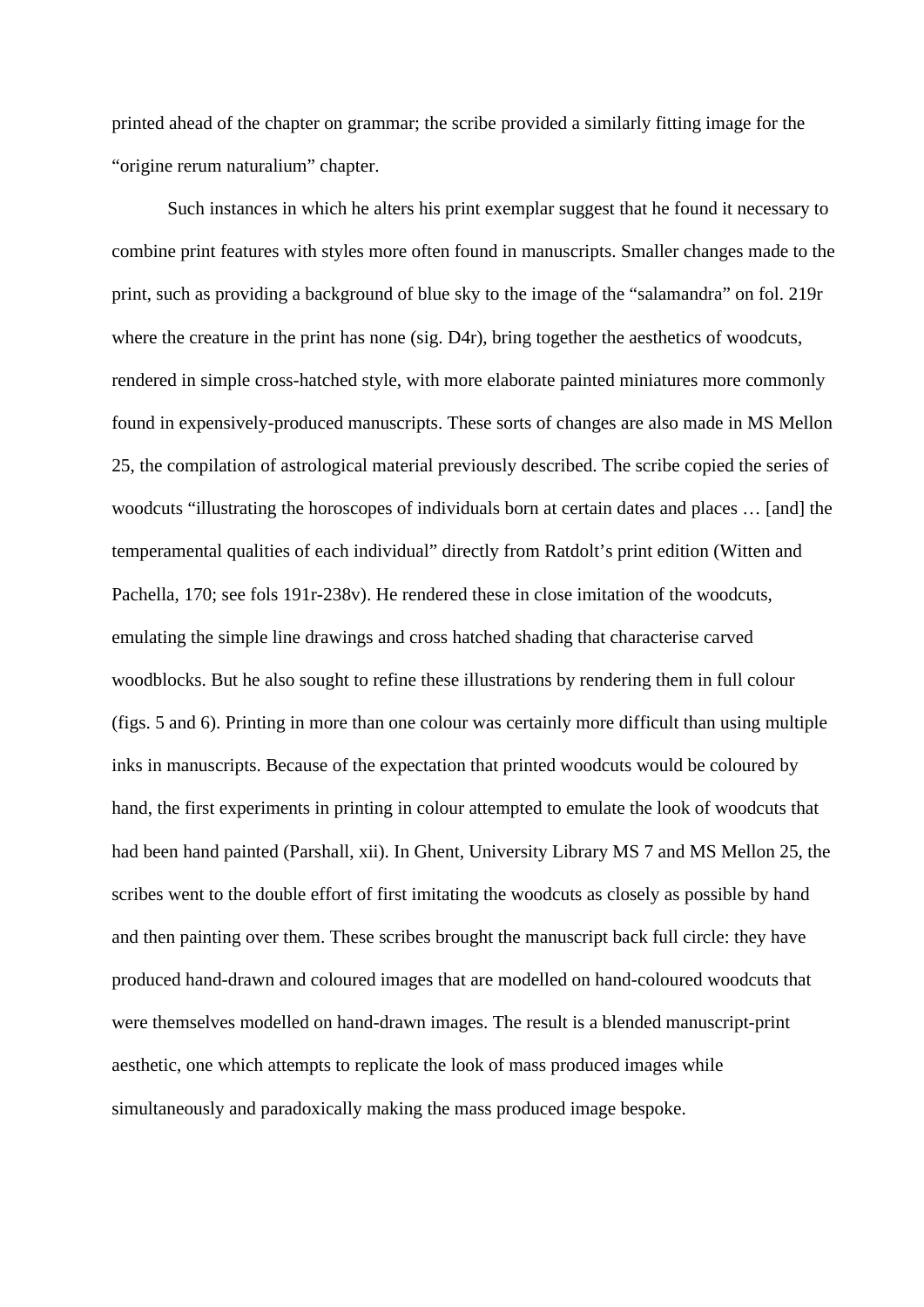Another well-known book collector, Roger Thorney (d. 1515), owned Oxford, St John's College, MS 266, a manuscript copy of Lydgate's *Siege of Thebes* produced in the last quarter of the fifteenth century.[32](#page-3-4) Although not copied from a print exemplar but from another manuscript, the manuscript was designed to append a compilation of three printed texts.<sup>[33](#page-3-5)</sup> It is likely that Thorney had the manuscript made to supplement his printed texts. The look of the entire book is bespoke, but it is made in such a way that combines the aesthetics of both manuscript and print to a greater extent than Marcatellis's books do. The scribe painted the woodcuts of the printed portion of the book and provided decorated coloured initials. He also copied out running titles unabbreviated on most folios of his copy, imitating the running titles in the print with which the manuscript is bound. He ruled the book in red ink, not only the manuscript portion where the ruling is a functional guide for the scribe, but also the printed portion where the ruling has only a decorative and not a practical function. The efforts to bring the book together and to combine the aesthetic of print and manuscript production, likely at the behest of Thorney, suggests the appeal of such a blended aesthetic.<sup>[34](#page-3-6)</sup> The book which combines both the mass produced look of print with the careful artistry of scribal production.

## **Scribal Experiments**

Scribes were often required to copy printed books in specific circumstances which affected how far they were able to adapt its features. For instance, they were commonly employed to fill lacunae in print, sometimes in the printing house itself. When pages ran short in a copy of Wynkyn de Worde's *Horae beatissime virginis Marie* (1510, STC 15908.5, now British Library, C.123.d.32), for example, the print shop hired a scribe to supply these by hand (sig. D3-sig.D6) (McKitterick, 108). The scribe carefully matched the look of the print he appended, cutting his quill in order to ensure that his script size imitated the size of the type he copied, which in turn ensured an almost straight right-hand edge that matched the set block of type. He styled his hand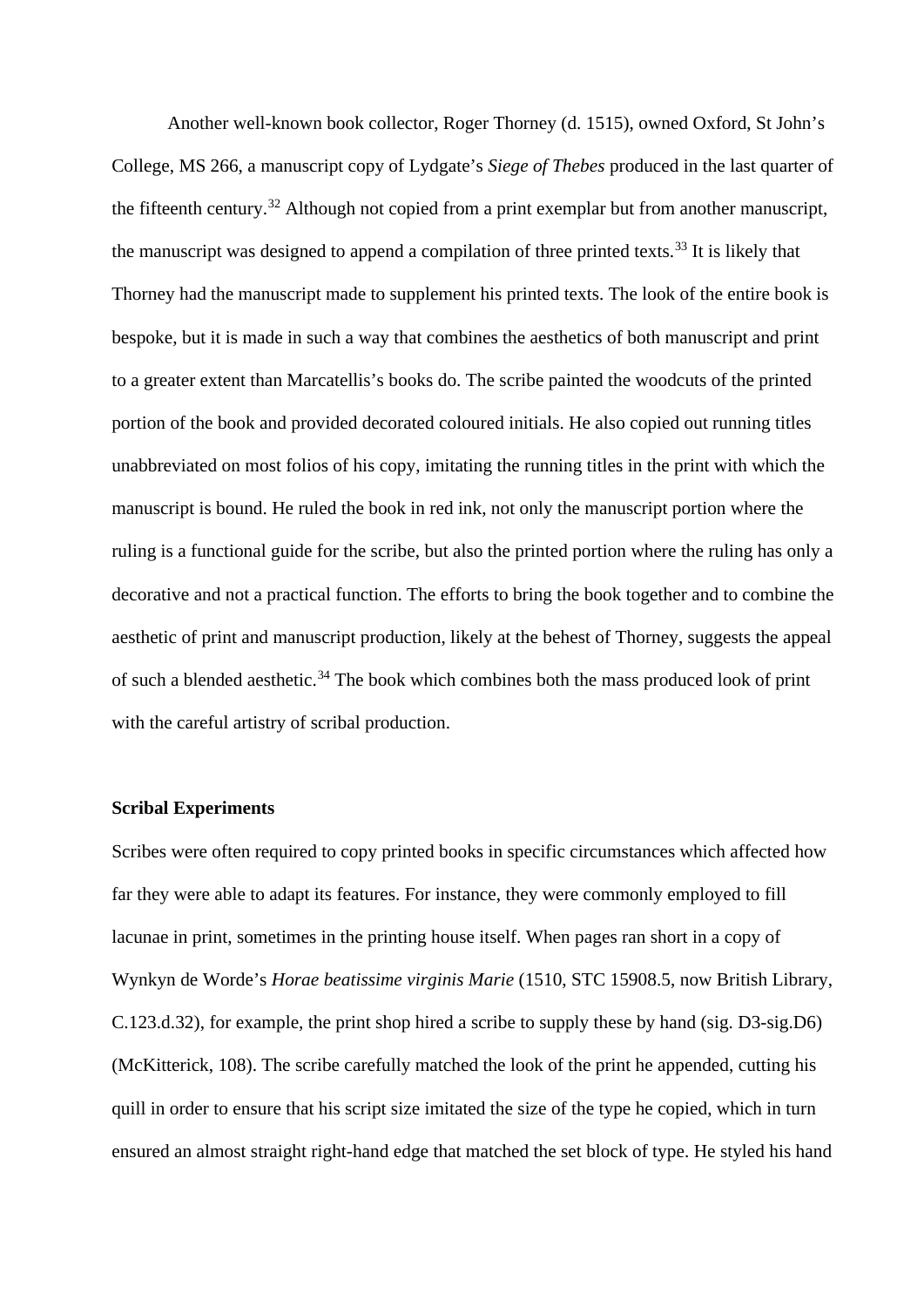on the type used in the print and finished the supplementary pages with red and black flourishes that imitate those in the print, providing nearly identical running titles, folio numbers, and a quire signature. He then stamped woodcuts into gaps that he had carefully provided so that the manuscript addition became seamlessly part of the print it appended. Given that he had been employed specifically to fill such a gap, the scribe of course aimed to reproduce the look of print as closely as he could; but the expertise with which he executed the imitation indicates the extent to which such imitation was becoming increasingly part of scribes' skillset.

When scribes were not specifically tasked with supplementing print, their work shows that they were experimenting with print features in their manuscripts, thereby expanding their repertoire. As part of this experimentation, scribes began to import print's mechanical features into their manuscripts not from their print exemplars but from other printed books. In MS Mellon 25, for instance, the scribe has combined two printed exemplars: the series of astrological texts printed by Bonetus Locatellus and Engles's *Astrolabium* printed by Erhard Ratdolt.<sup>[35](#page-3-7)</sup> Whereas Locatellus's edition has folio numbers, Ratdolt's volume does not. Aware of the common inclusion of folio numbers in print, the scribe extended these throughout his manuscript so that all of the texts in the book are provided with numbers in red ink prefixed by "fo" or "fol". His manuscript therefore follows a practice common in printed books generally, if not the execution found in those exemplars he copied specifically.

Likewise, the scribe of Manchester Chetham's Library, MS Mun.A.4.104 (previously MS 6709) both adopted and adapted print features more freely, attempting to develop their use. [36](#page-3-8) The manuscript, copied in March 1490, contains extracts of Lydgate's *Life of Our Lady* copied from Caxton ([1483], STC 17023/4) and the *Second Nun's Tale* and *Prioress's Tale* copied from Caxton's second edition of *The Canterbury Tales* ([1483], STC 5083).<sup>[37](#page-3-9)</sup> Although none of the three print exemplars have folio numbers, the scribe provided them throughout his manuscript. He then provided quire signatures throughout his manuscript but in an unusual way. From the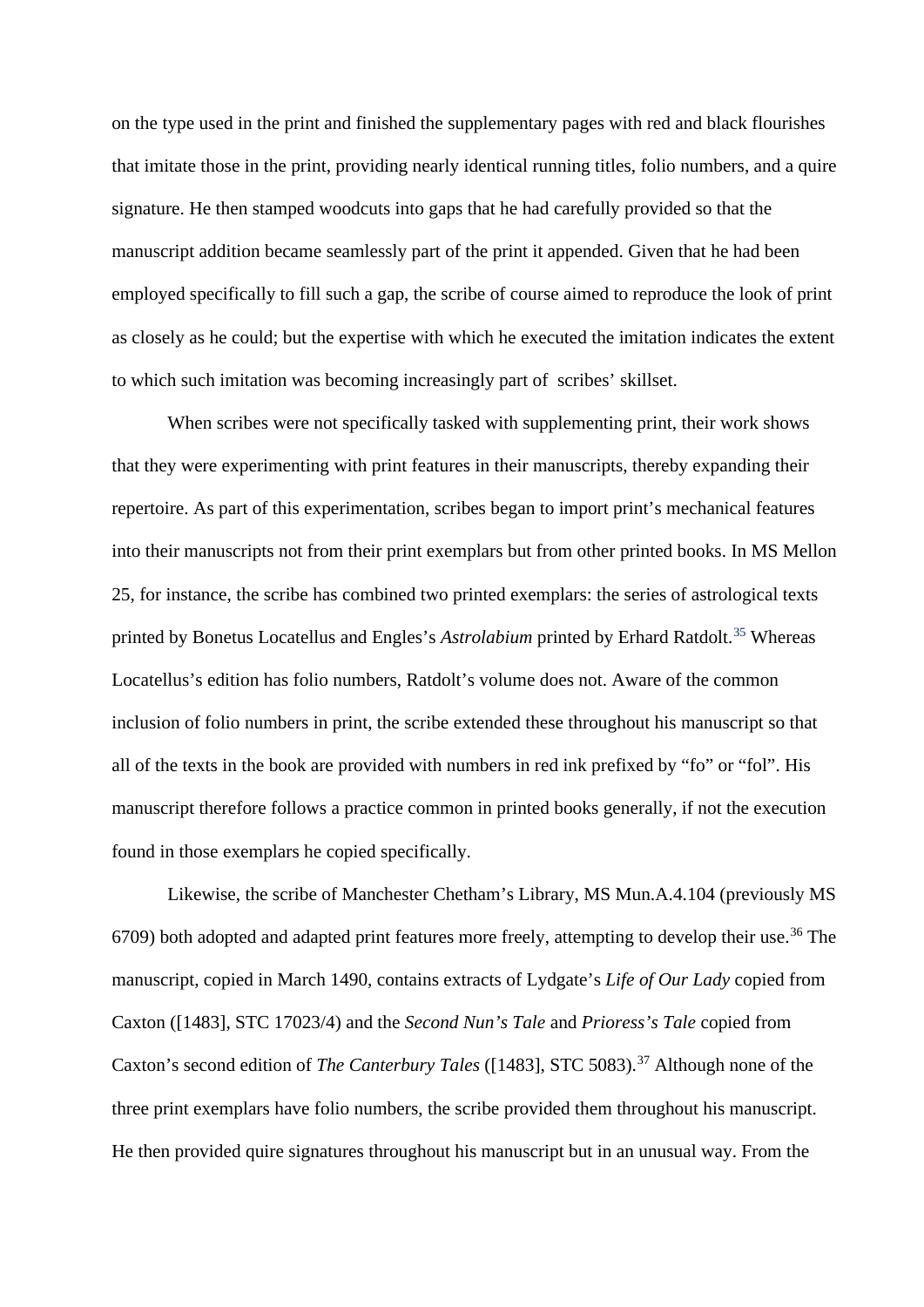second quire onward, he wrote the quire number and folio number in full so that they read, for instance, "Quat*er*no 1° folio 1°."[38](#page-3-10) He positioned them centrally above the text, taking up the space usually occupied by a running title. The scribe provided far more quire signatures than were typically used in print, which customarily had quire signatures on only the first four leaves of each gathering. The quire and folio numbering relate to a table of contents the scribe provides at the start of his manuscript. He therefore repurposed the system used by printers to organise the production of their books into his own private and unique method of organisation.

These scribes preserved aspects of the print aesthetic while experimenting with its use in manuscripts, an experiment they would not have undertaken had the mechanical processes of print production left page design unchanged. These sorts of playful experiments in the late fifteenth and early sixteenth centuries that paved the way for the more comprehensive adoption of print features in manuscripts produced in the mid- to late sixteenth century, such as the Founders' Book with which this essay began.<sup>[39](#page-3-11)</sup> Manuscripts copied from printed books were popular and the practice widespread; but looking more closely at the ways in which some of the earlier manuscripts were produced demonstrates how scribes were absorbing mechanical features of print into their own productions, willingly responding to a change in book forms and in readerly tastes. In the series of lectures that became *The Fifteenth-Century Book*, Bühler's central argument is that "there is very little real difference between the fifteenth-century manuscript and the incunabula" (16). This is certainly true of the examples described here, but not only because it was sometimes more practical to copy from a printed exemplar than a manuscript. Scribes also made conscious choices to adopt the aesthetic changes brought about by the printing press and to integrate them with their own practices. The practical changes required by the press were gradually divorced from the material form in which they originated, resulting in a type of book that moves beyond "hybridity" to offer blended manuscript-print aesthetic.

#### **Manuscripts**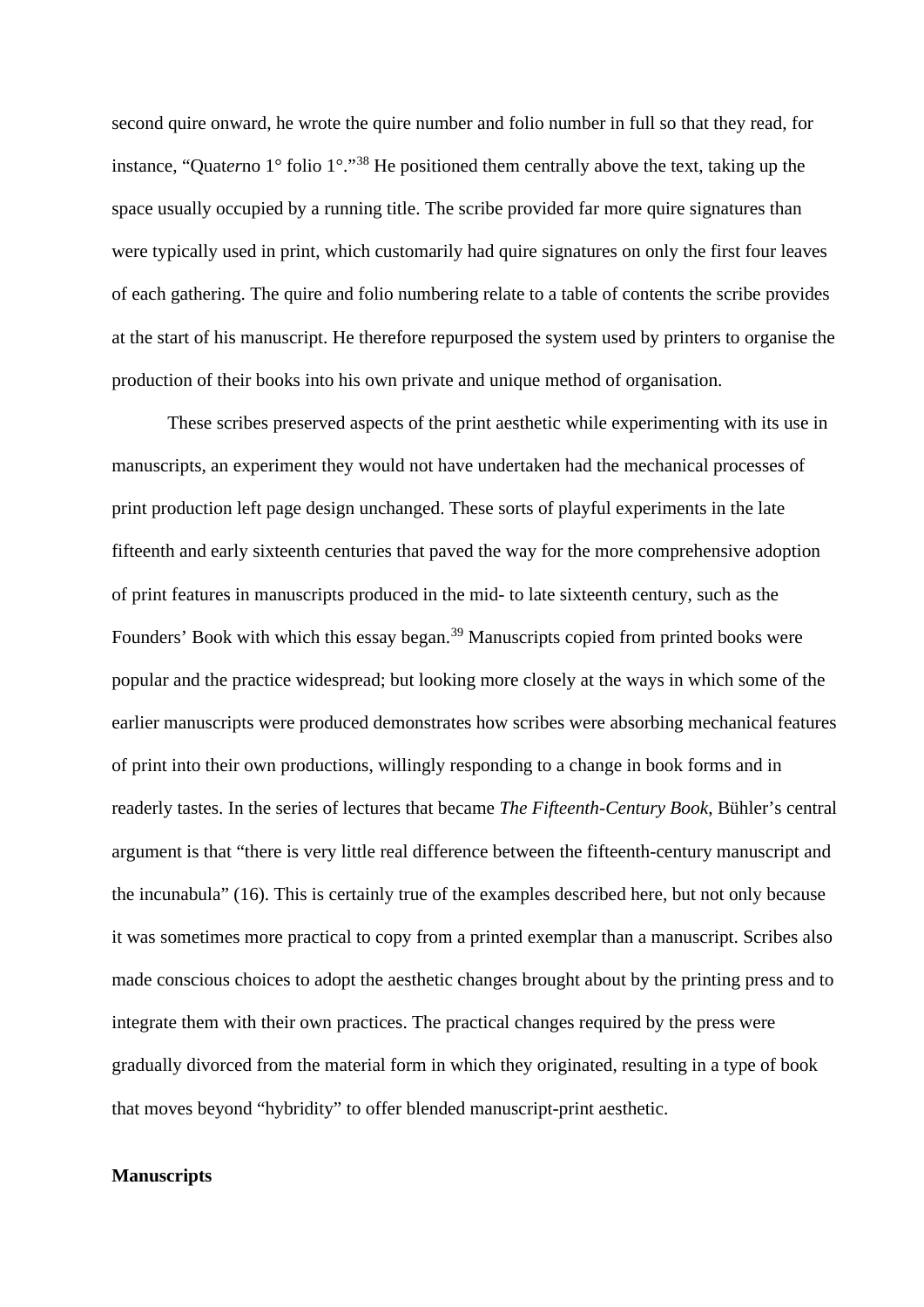Ghent, University Library, MS 7 Ghent, University Library, MS 112 London, British Library, C.123.d.32 London, British Library, MS Additional 29506 London, British Library, MS Additional 36985 London, Lambeth Palace, MS 265 Manchester, Chetham's Library, MS Mun.A.4.104 (previously MS 6709) New Haven, Yale University, Beinecke Library, MS Mellon 25 New Haven, Yale University, Beinecke Library, Zi +2073 New York, Pierpont Morgan Library, MS M 801 Oxford, Bodleian Library, MS Douce 261 Oxford, Bodleian Library, MS Hatton 51

Oxford, St John's College, MS 266

## **Works Cited**

- Blake, N. F. "Manuscript to Print". *Book Production and Publishing in Britain 1375–1475*. Edited by Jeremy Griffiths, Derek Pearsall. Cambridge University Press, 1989. 403-432.
- Boffey, Julia. *Manuscript and Print in London c. 1475-1530.* British Library, 2012*.*
- Bone, Gavin. "Extant Manuscripts Printed from by W. De Worde with Notes on the Owner, Roger Thorney." *The Library* 12 (1932): 284-306.
- Bühler, Curt F. "The *Fasciculus Temporum* and Morgan Manuscript 801." *Speculum* 27 (1952): 178-183.
- ---. "The Thirteenth Recorded Manuscript of the *Cronaca di Partenope*." *PMLA* 67 (1952): 580- 584.
- ---. *The Fifteenth-Century Book: the Scribes, the Printers, the Decorators.* University of Pennsylvania Press, 1960.
- De la Mare, Albinia C. *Vespasiano da Bisticci: Historian and Bookseller*. 1966. University of London. PhD Dissertation. *EThOS*,

[https://ethos.bl.uk/OrderDetails.do?uin=uk.bl.ethos.298698.](https://ethos.bl.uk/OrderDetails.do?uin=uk.bl.ethos.298698)

- Derolez, Albert. *The Library of Raphael de Marcatellis, Abbot of St Bavon's, Ghent, 1437-1508.*  E. Story-Scientia Ltd, 1979.
- ---. "The Copying of Printed Books for Humanistic Bibliophiles in the Fifteenth Century." *From Script to Book: A Symposium.* Edited by Hans Bekker-Nielsen, Marianne Bærch, Bengt Algot Særensen. Odense University Press, 1986. 140-160.
- ---. "Nieuwe gegevens in verband met de ateliers van Raphaël de Mercatellis." *Miscellanea Neerlandica I*: *Opstellen voor Dr. Jan Deschamps ter gelegenheid van zijn zeventigste verjaardag: bibliografie, handschriftenkunde, miniatuurkunst.* Edited by Elly Cockx-Indestege, Frans Hendrickx. Peeters, 1987. 479-503.
- Edwards, A. S. G. "Decorated Caxtons." *Incunabula: Studies in Fifteenth-Century Books Presented to Lotte Hellinga*. Edited by Martin Davies. British Library, 1999. 493-506. Print.
- Edwards A. S. G. and Carol M. Meale, "The Marketing of Printed Books in Late Medieval England." *The Library* 15 (1993): 95-124.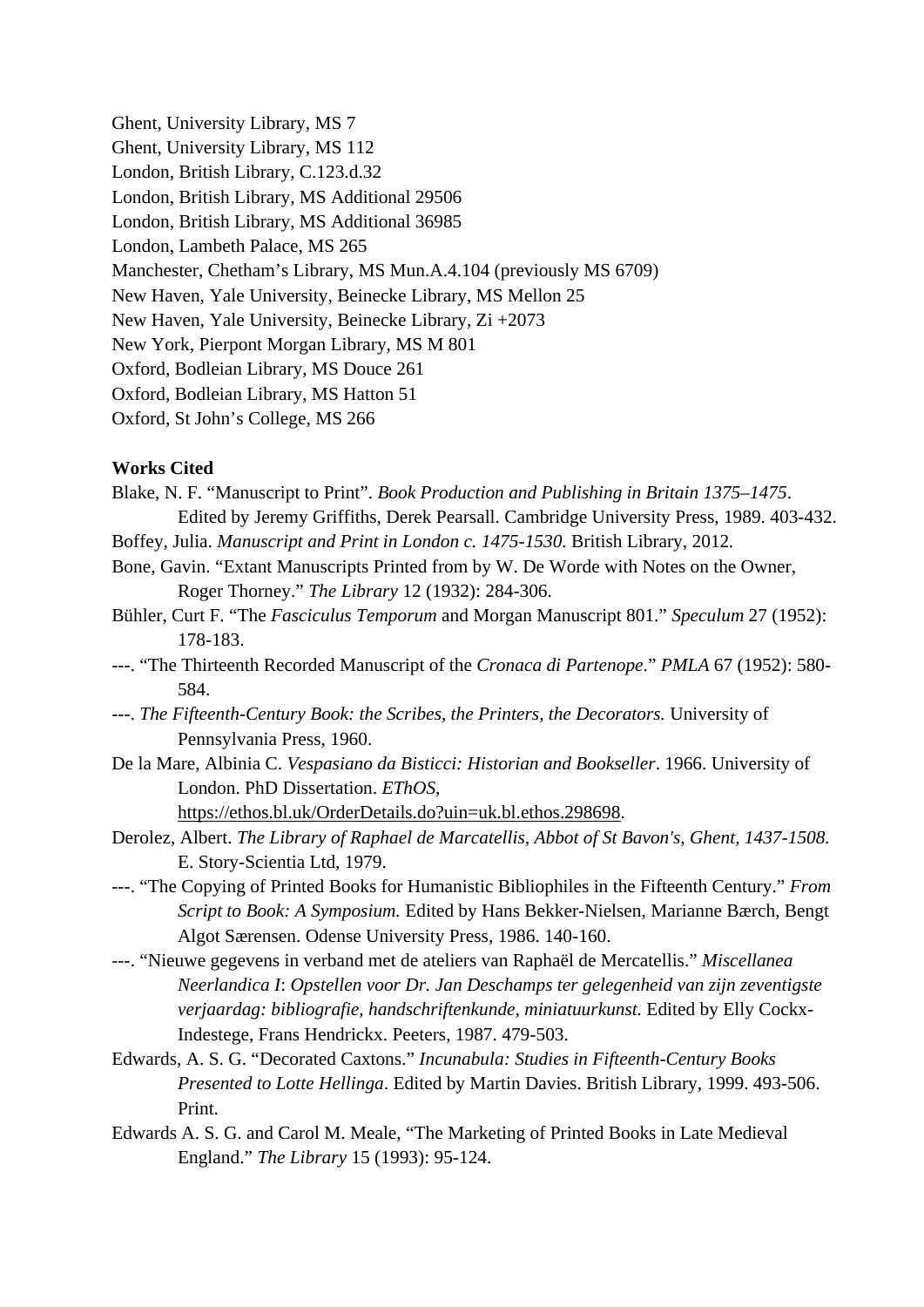- Eisenstein, Elizabeth. *The Printing Press as an Agent of Change: Communications and Cultural Transformations in Early-Modern Europe* (Complete in One Volume). Cambridge University Press, 1979.
- Erler, Mary C. "Pasted-In Embellishments in English Manuscripts and Printed Books c.1480- 1533." *The Library* 14 (1992): 185-206.
- Farquhar, James Douglas. "The Manuscript as a Book". *Pen to press: illustrated manuscripts and printed books in the first century of printing.* Hindman and James Douglas Farquhar. University of Maryland, 1977. 11-99.
- Gaskell, Philip. *A New Introduction to Bibliography.* Oak Knoll Press, 1972.
- Gutierrez, Nancy and Mary C. Erler, "Print into Manuscript: A Flodden Field News Pamphlet (British Library Ms Additional 29506)." *Studies in Medieval and Renaissance History* 8 (1986): 187-230.
- Hellinga, Lotte. *Caxton in Focus: the Beginning of Print in England.* The British Library, 1982.
- Hindman, Sandra. "Cross-Fertilization: Experiments in Mixing the Media". *Pen to press: illustrated manuscripts and printed books in the first century of printing.* Hindman and James Douglas Farquhar. University of Maryland, 1977. 101-156.
- James, M. R. Claude Jenkins. *Descriptive Catalogue of the Manuscripts in the Library of Lambeth Palace* Part I. Cambridge University Press, 1930.
- Kelly, Samantha. *The Cronaca di Partenope: An Introduction to and Critical Edition of the First Vernacular History of Naples, c. 1350*. Brill, 2011.
- Lutz, Cora E. "Manuscripts Copied from Printed Books." *Yale University Library Gazette* 49 (1975): 261-267.
- Luxford, Julian. "'Secundum originale examinatum': The Refashioning of a Benedictine Historical Manuscript." *Design and Distribution of Late Medieval Manuscripts in England*. Edited by Margaret Connolly, Linne R. Mooney. York Medieval Press, 2008. 161-179.
- McKitterick, David. *Print, Manuscript and the Search for Order 1450–1830*. Cambridge University Press, 2003.
- Morison, Stanley. "The Development of Hand-Writing: An Outline." *The English writingmasters and their copy-books: 1570-1800.* Ambrose Heal. Cambridge University Press, 1931. xxiii-xl.
- Osley, A. S. *Scribes and Sources: Handbook of the Chancery Hand in the Sixteenth Century*. Faber, 1979.
- Parshall, Peter. "Preface: The Problem of Printing in Colour." *Printing Colour 1400-1700: History, Techniques, Functions and Receptions*, edited by Ad Stijnman and Elizabeth Savage. Brill, 2015, pp. xii-xvi.
- Ross, D. J. A. "Methods of Book Production in a Fourteenth Century French Miscellany (BM Royal 19. D. 1)." *Scriptorium* 6 (1952): 63-75.
- Schuppisser, Fritz Oskar. "Copper Engravings of the 'Mass Production' Illustrating Netherlandish Prayer Manuscripts." *Masters and Miniatures. Proceedings of the Congress on Medieval Manuscript Illumination in the Northern Netherlands (Utrecht, 10-13 December 1989)*. Edited by Koert van der Horst, Johann-Christian Klamt. Davaco, 1991. 389-400.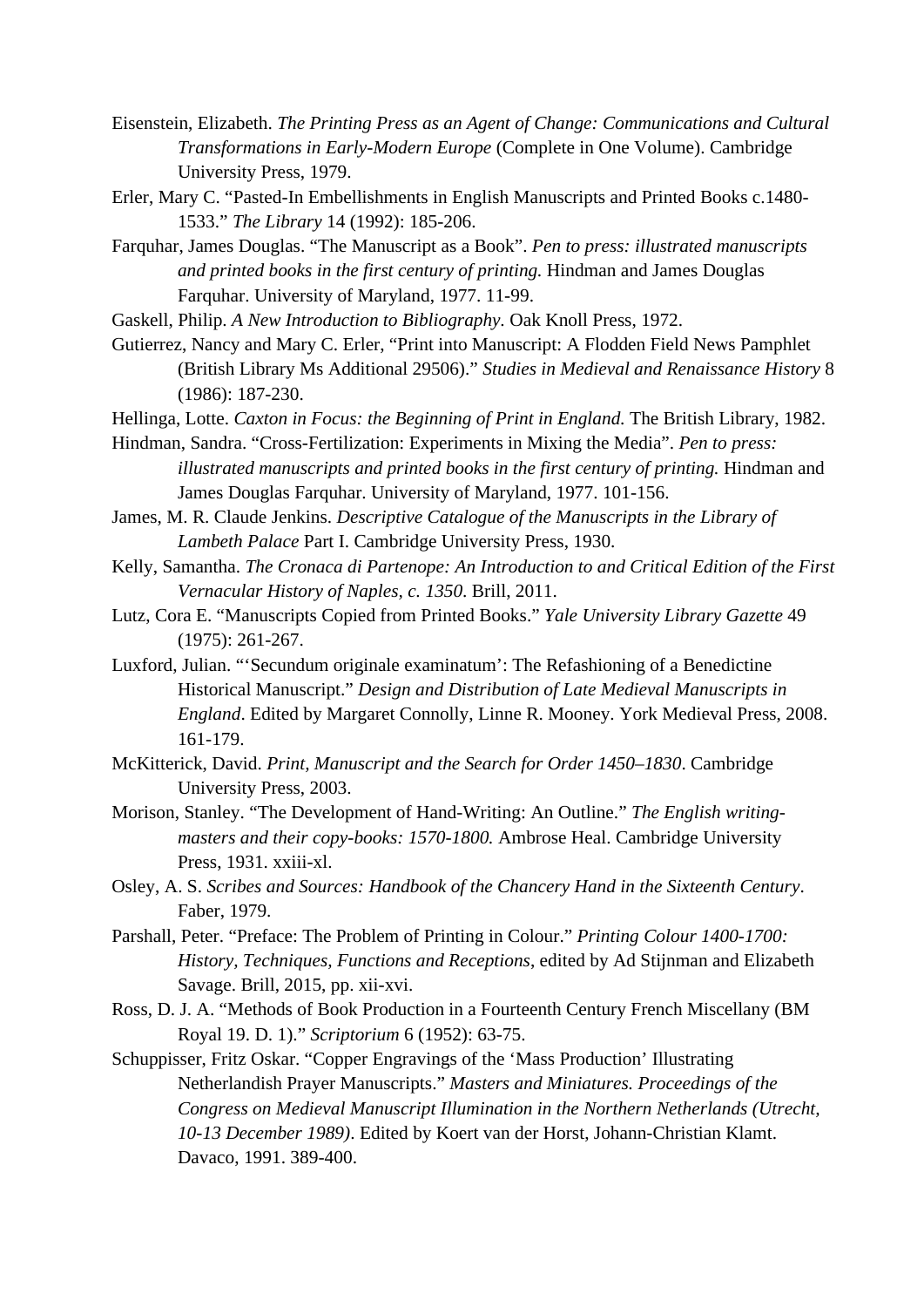Seymour, M. C. "MSS Douce 261 and Egerton 3132A and Edward Banyster." *Bodleian Library Record* 10 (1980): 162-165.

Savage, Elizabeth. "A Printer's Art: The Development and Influence of Colour Printmaking in the German Lands, c.1476-c.1600." *Printing Colour 1400-1700: History, Techniques, Functions and Receptions*, edited by Ad Stijnman and Elizabeth Savage. Brill, 2015, pp. 93-102.

Smith, Margaret. *The Title-Page: Its Early Development, 1460-1510*. British Library, 2000.

Walsham, Alexandra and Julia Crick. "Introduction: Script, Print, and History." *The Uses of Script and Print, 1300-1700*, edited by Alexandra Walsham and Julia Crick. Cambridge University Press, 2004, pp.1-20.

Winn, Mary Beth. *Anthoine Vérard, Parisian Publisher, 1485-1512: Prologues, Poems, and Presentations*. Droz, 1997.

Witten, L. C., R. Pachella. *Alchemy and the Occult: a Catalogue of Books and Manuscripts from the Collection of Paul and Mary Mellon Given to Yale University Library*, III: *Manuscripts 1225-1671*. Yale University Library, 1977.

Woudhuysen, H. R. *Sir Philip Sidney and the Circulation of Manuscripts 1558-1640.* Clarendon Press, 1996.

#### **Notes**

<sup>3</sup> For example, British Library, MS Additional 29506 and Oxford, Bodleian Library MS Douce 261. Both are written in a hand which attempts to imitate type and Additional 29506 uses different scripts to imitate the different types the scribe must have found in his exemplar (a tract which is now lost); they also both have illustrations which imitate the patterns and styles of woodcuts. Gutierrez and Erler date MS Additional 29506 to the end of the sixteenth century (190). MS Douce 261 has the date "1564" written at the end of the book (fol. 48v); see also Seymour 162-165 and Woudhuysen 244.

Selected images of MS Douce 261 are available via Digital Bodleian: [https://digital.bodleian.ox.ac.uk.](https://digital.bodleian.ox.ac.uk/) <sup>4</sup> As befits a volume on "Visualizing Print in Manuscript", this article focusses on visual crossovers between the two book forms, though of course these visual features interacted with textual changes in the manuscript brought about by print. I consider these elsewhere.

<sup>5</sup> This essay focusses on scribes that produced books and not those that copied for "the courts... the chanceries, the archives, and in the other offices of government and … of commerce." As Bühler points out, "this group was left quite undisturbed by the advent of the new invention." (*Fifteenth-Century Book,* 24).

<sup>6</sup> David McKitterick addresses the "historical fallacy" of describing printed books as *removing* printspecific features such as title pages and colophons in order to imitate manuscripts (35-37).

As McKitterick puts it, "most [readers], we may be sure, viewed the printed book and the manuscript book in much the same way" (37).

<sup>8</sup> See also N. F. Blake, 408. Of course, scribes sometimes also copied on flat sheets: see, for instance D. J. A. Ross.

<sup>9</sup> On early experiments with printing colour in Germany, which was much more common, see Savage 93-102.

<sup>10</sup> The lettering imitated here is influenced by simultaneous developments in both type and script. While type was created to standard sizes in the early to mid-sixteenth century (Gaskell 13), which enabled greater consistency in text layout, of course type was modelled on clear scripts such as developing italic hands. Early sixteenth century writing masters encouraged a "geometry" of script,

<sup>&</sup>lt;sup>1</sup> Selected images of the exemplar are available via Digital Bodleian: https://digital.bodleian.ox.ac.uk. Some images are reproduced in Luxford.

<sup>&</sup>lt;sup>2</sup> Luxford suggests that MS Additional 36985 was "probably made during the late sixteenth century" or "a date in the early seventeenth century" (162 and 176 respectively).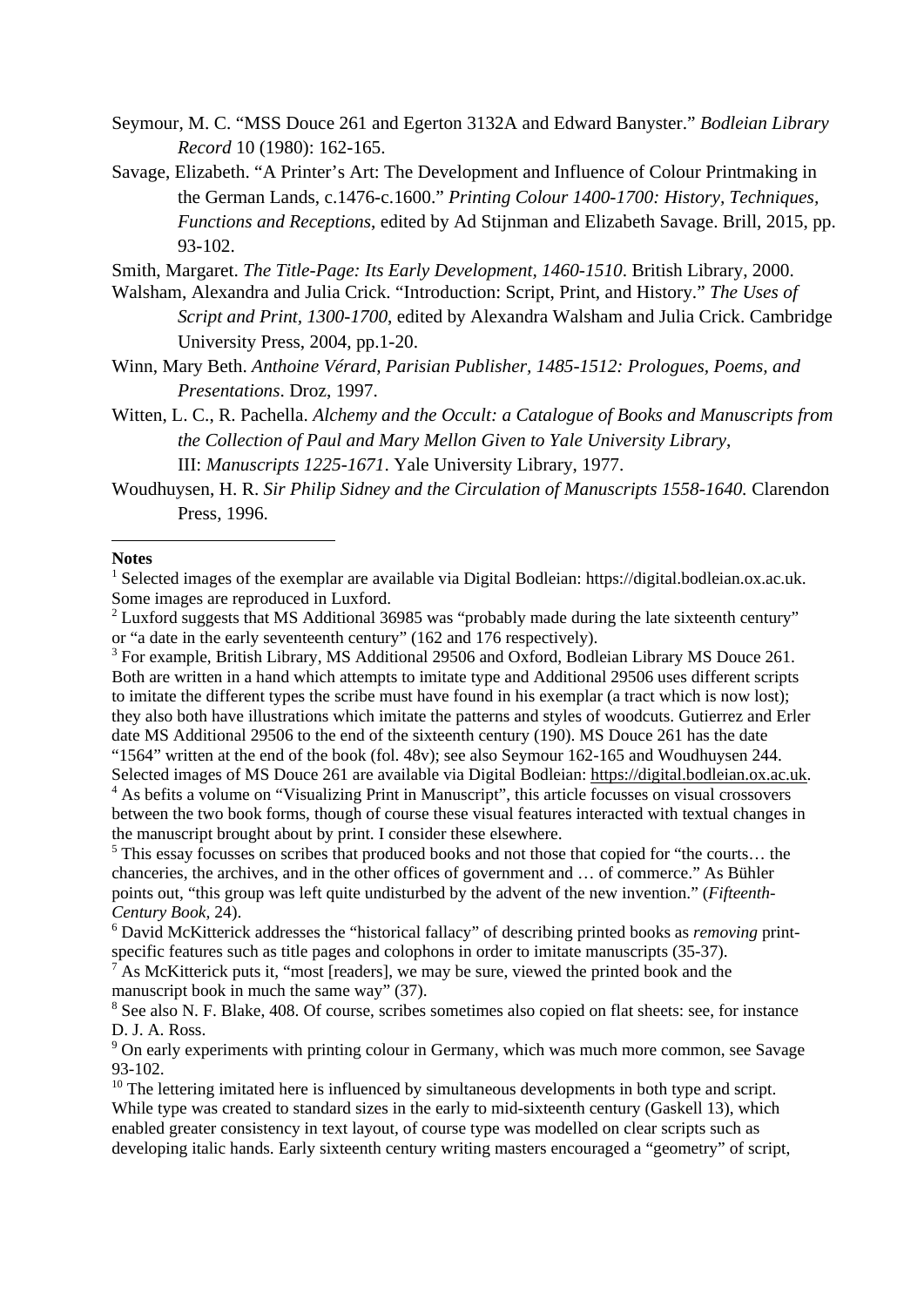that is a consistent ratio of height to width of individual letter forms, and such regularised letter forms encouraged further development of type. On this see: Gaskell, 12-33; Osley, 19; Morison, xxiii-xl. <sup>11</sup> While attempting to copy their detail and overall composition, the scribe makes a few mistakes. As

Luxford describes: "In a few cases, the maker of the later manuscript was unable to comprehend the symbolic object represented in the hands of this or that lord, and depicted it wrongly" (173).  $12$ <sup>12</sup> It is described as "a verbatim copy of Caxton's printed edition" (James and Jenkins, 412).

<sup>13</sup> British Library, Harley MS 4425, made for Engelbert II, Count of Nassau and Vianden, is another such book, copied from a printed text without replicating the features of print. The images are decidedly not those of the print exemplar.

<sup>14</sup> As dated in the "Curatorial Description". The book combines *Fasciculus Temporum* copied from Ratdolt's print edition (1481; ISTC ir00264000) with *Cronaca di Partenope* copied from the edition produced by Francesco Del Tuppo ([1486-90]; ISTC iv00273600), and further chronicle material print (*Bagni di Pozzuoli*) with a unique autograph text (Ferraiolo, *Cronaca della Napoli argonese*, known as the *Ferraiolo Cronaca*). On the printed exemplar of *Fasciculus Temporum*, see Bühler, "The Fasciculus Temporum" (1952a); on the printed exemplar of *Cronaca*, see Bühler, "The Thirteenth Recorded Manuscript" (1952b). On the *Ferraiolo Cronaca*, see Kelly, 122.

<sup>15</sup> Bühler also describes how the scribe copied paragraph divisions exactly as he found them in the print although the layout made little sense in his manuscript copy. See Bühler 1952a, 180 and 1952b, 583.

<sup>16</sup> Indeed. Bühler used the woodcuts to help identify the exemplar, 1952a, 179.

<sup>17</sup> A few of the buildings are eliminated.

<sup>18</sup> The scribe was clearly not an accomplished artist as his copy of the woodcut of Christ on fol. 20r is a poor attempt at imitating the woodcut. While he has tried to copy the arrangement of the figure's face and hands, including the positioning of the eyes and mouth, the twist of the scroll behind the figure, and the foliage around his feet, he manages to do so only crudely.

 $19$  For a full discussion of this manuscript, see Nafde, "Gower from Print to Manuscript: Copying Caxton in Oxford, Bodleian Library, MS Hatton 51". *John Gower in Manuscripts and Early Printed Books*. Edited by Martha Driver, Derek Pearsall and R. F. Yeager. Boydell & Brewer, 2020. pp. 189- 200.

 $20$  For a discussion of the origins and development of the title page, see Smith.

<sup>21</sup> The four printed texts are *De consolatione philosophiae* (1486; ISTC ib00781000) and *De proprietatibus rerum* (1492; ISTC ib00141000) both printed by Anton Koberger, *Liber Ethymologiarum Isidori Hyspalensis Episcopi*, printed by Michael Furter (1489; ISTC ii00185000), and *Oratio Philippica* printed by Martin Landsberg ([1495]; ISTC ic00553000).

 $22$  See, for instance, Edwards on the decoration of Caxton's books.

<sup>23</sup> Printers were savvy about the potential for woodcuts to be used in this way and quickly realised the benefits of mass producing images specifically for such pasting into both manuscripts and printed books. This meant such images were easily available. McKitterick gives a number of examples of woodcuts that were pasted into manuscripts, printed books, or elsewhere (57-66). See also Hindman, 104-108; Erler, 185-206.

<sup>24</sup> Both McKitterick and Hindman discuss manuscripts that copy print only briefly: McKitterick, 58-59; Hindman, 102-103.

<sup>25</sup> Bühler provides examples of a number of wealthy book collectors in Italy, Germany, France, and England that owned both incunabula and manuscripts (1960, 62-65). He gives the specific examples of Corvinus's copies of Curtius Rufus printed by Vindelinus de Spira in 1471 and of St Jerome printed by Sweynheym and Pannartz in 1470 (1960, 62).

<sup>26</sup> Albert Derolez describes the general characteristics of the decoration and illustration in Marcatellis's books in 1979, 16-19.

 $27$  Derolez describes MS Mellon 25 in 1987, 480-488. It contains the series of astrological texts printed by Bonetus Locatellus (1493; ISTC ip01089000) and Johann Engles's *Astrolabium planum in tabulis* printed by Erhard Ratdolt (1488; ISTC ia00711000). The manuscript has been digitised and is available via the Beinecke Rare Book and Manuscript Library's Digital Collections:

[https://beinecke.library.yale.edu.](https://beinecke.library.yale.edu/) For a fuller discussion of this and other manuscripts copied from print at the Beinecke, see Nafde. "Manuscripts Copied from Printed Books now in the Beinecke Library". *Poetica* 91 & 92 (2019): 105–117.